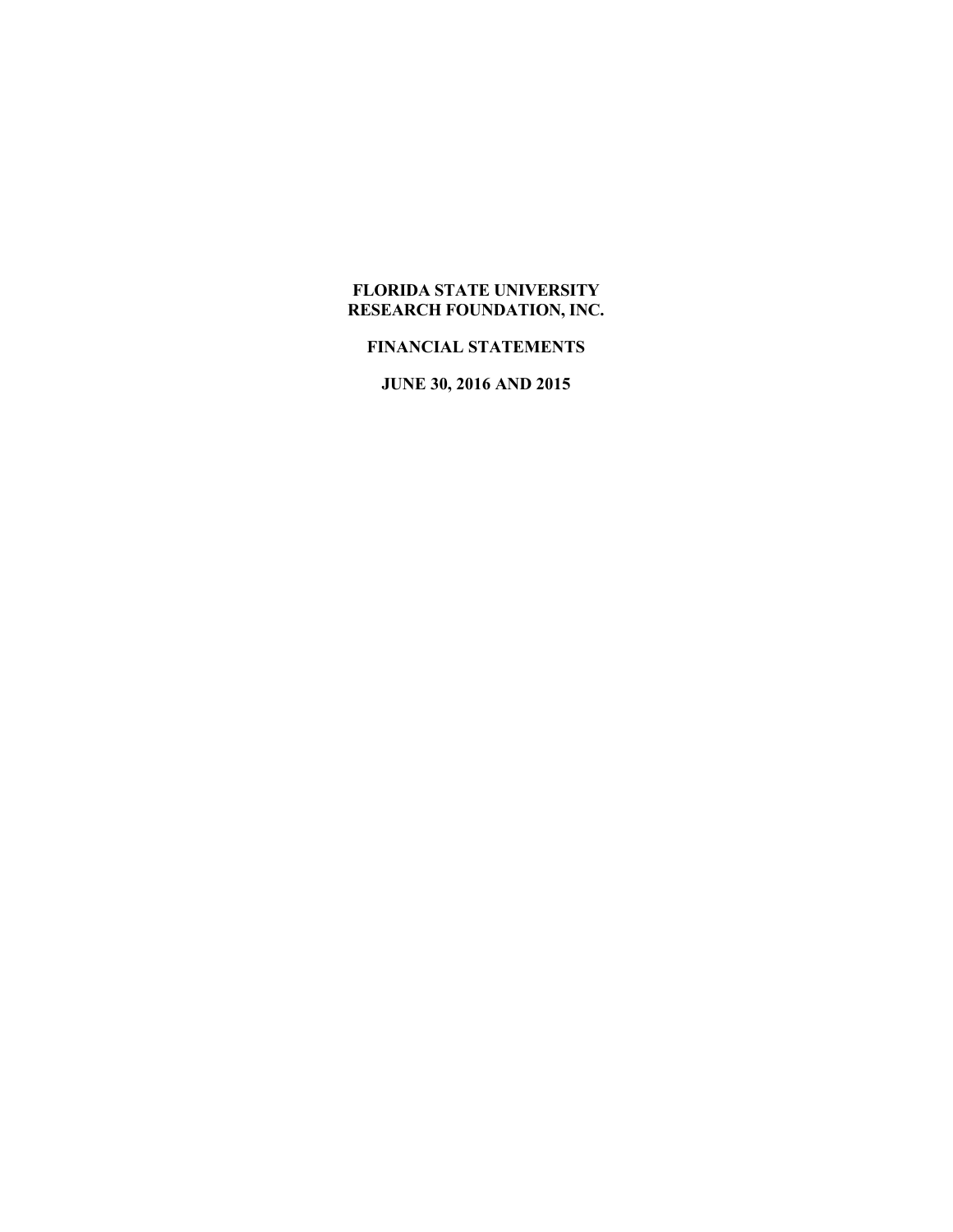# **FLORIDA STATE UNIVERSITY RESEARCH FOUNDATION, INC. TABLE OF CONTENTS JUNE 30, 2016 AND 2015**

|                                                                                                                                                                                                       | Page(s)   |
|-------------------------------------------------------------------------------------------------------------------------------------------------------------------------------------------------------|-----------|
| <b>Independent Auditors' Report</b>                                                                                                                                                                   | $1 - 2$   |
| <b>Management's Discussion and Analysis</b>                                                                                                                                                           | $3 - 8$   |
| <b>Financial Statements</b>                                                                                                                                                                           |           |
| <b>Statements of Net Position</b>                                                                                                                                                                     | 9         |
| Statements of Revenues, Expenses and Changes in Net Position                                                                                                                                          | 10        |
| <b>Statements of Cash Flows</b>                                                                                                                                                                       | $11 - 12$ |
| Notes to Financial Statements                                                                                                                                                                         | $13 - 24$ |
| Independent Auditors' Report on Internal Control Over Financial<br>Reporting and on Compliance and Other Matters Based on an Audit<br>of Financial Statements Performed in Accordance with Government |           |
| <b>Auditing Standards</b>                                                                                                                                                                             | $25 - 26$ |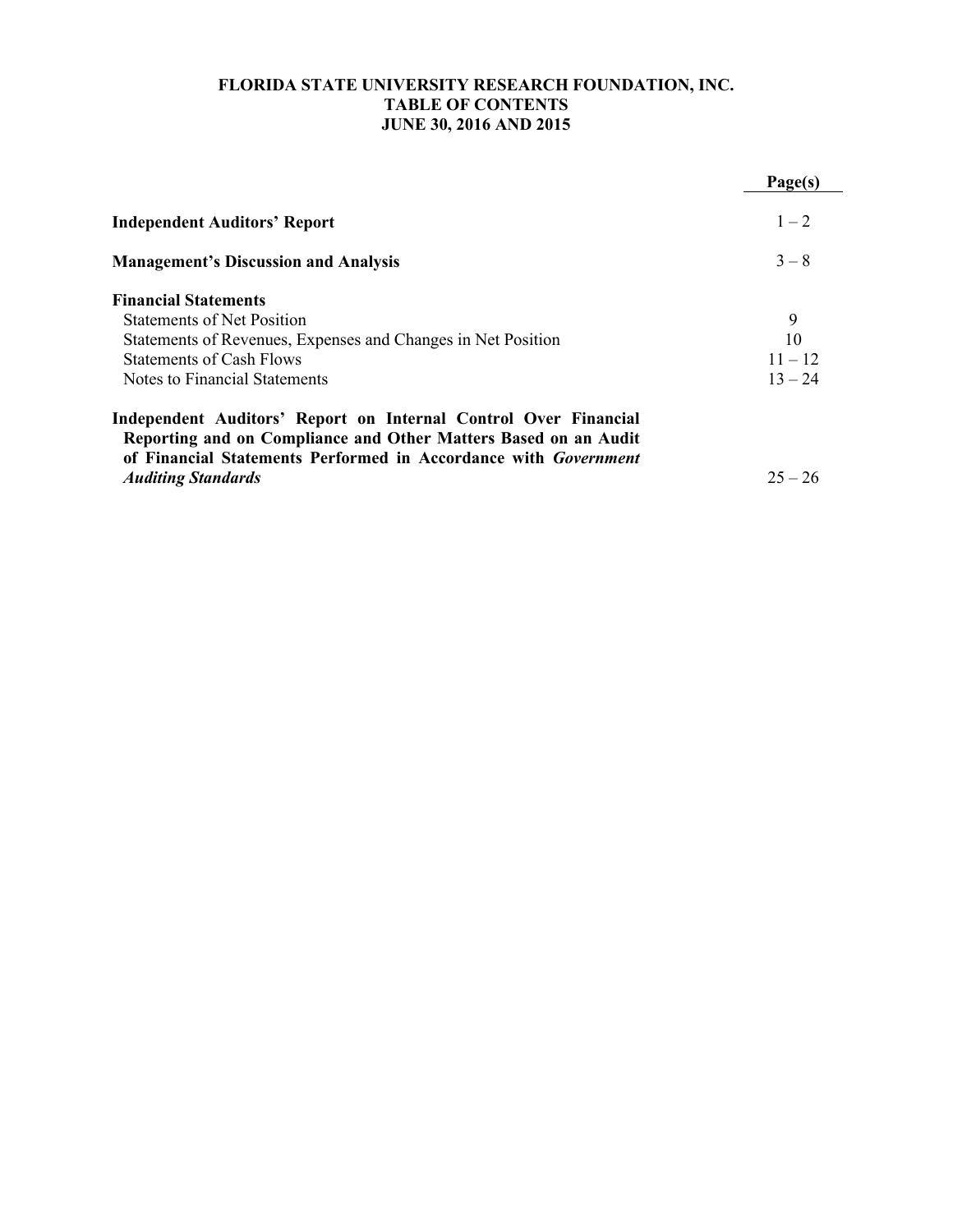

#### **INDEPENDENT AUDITORS' REPORT**

The Board of Directors Florida State University Research Foundation, Inc. Tallahassee, Florida:

#### **Report on the Financial Statements**

We have audited the accompanying financial statements of Florida State University Research Foundation, Inc. (the Research Foundation), a direct-support organization and component unit of Florida State University, which comprise the statements of net position as of June 30, 2016 and 2015, and the related statements of revenues, expenses, and changes in net position, and cash flows for the years then ended and the related notes to the financial statements.

#### **Management's Responsibility for the Financial Statements**

The Research Foundation's management is responsible for the preparation and fair presentation of these financial statements in accordance with accounting principles generally accepted in the United States of America; this includes the design, implementation, and maintenance of internal control relevant to the preparation and fair presentation of financial statements that are free from material misstatement, whether due to fraud or error.

#### **Auditors' Responsibility**

Our responsibility is to express an opinion on these financial statements based on our audits. We conducted our audits in accordance with auditing standards generally accepted in the United States of America and the standards applicable to financial audits contained in *Government Auditing Standards* issued by the Comptroller General of the United States. Those standards require that we plan and perform the audits to obtain reasonable assurance about whether the financial statements are free from material misstatement.

An audit involves performing procedures to obtain audit evidence about the amounts and disclosures in the financial statements. The procedures selected depend on the auditor's judgment, including the assessment of the risks of material misstatement of the financial statements, whether due to fraud or error. In making those risk assessments, the auditor considers internal control relevant to the entity's preparation and fair presentation of the financial statements in order to design audit procedures that are appropriate in the circumstances, but not for the purpose of expressing an opinion on the effectiveness of the entity's internal control. Accordingly, we express no such opinion. An audit also includes evaluating the appropriateness of accounting policies used and the reasonableness of significant accounting estimates made by management, as well as evaluating the overall presentation of the financial statements.

We believe that the audit evidence we have obtained is sufficient and appropriate to provide a basis for our audit opinion.

- 1 -

121 Executive Circle Daytona Beach, FL 32114-1180 Telephone: 386/257-4100 Fax: 386/255-3261 dab@jmco.com

5931 NW 1st Place Gainesville, FL 32607-2063 Telephone: 352/378-1331 Fax: 352/372-3741 gnv@jmco.com

2477 Tim Gamble Place, Suite 200 Tallahassee, FL 32308-4386 Telephone: 850/386-6184 Fax: 850/422-2074 tlh@jmco.com

Member of AGN International with offices in principal cities worldwide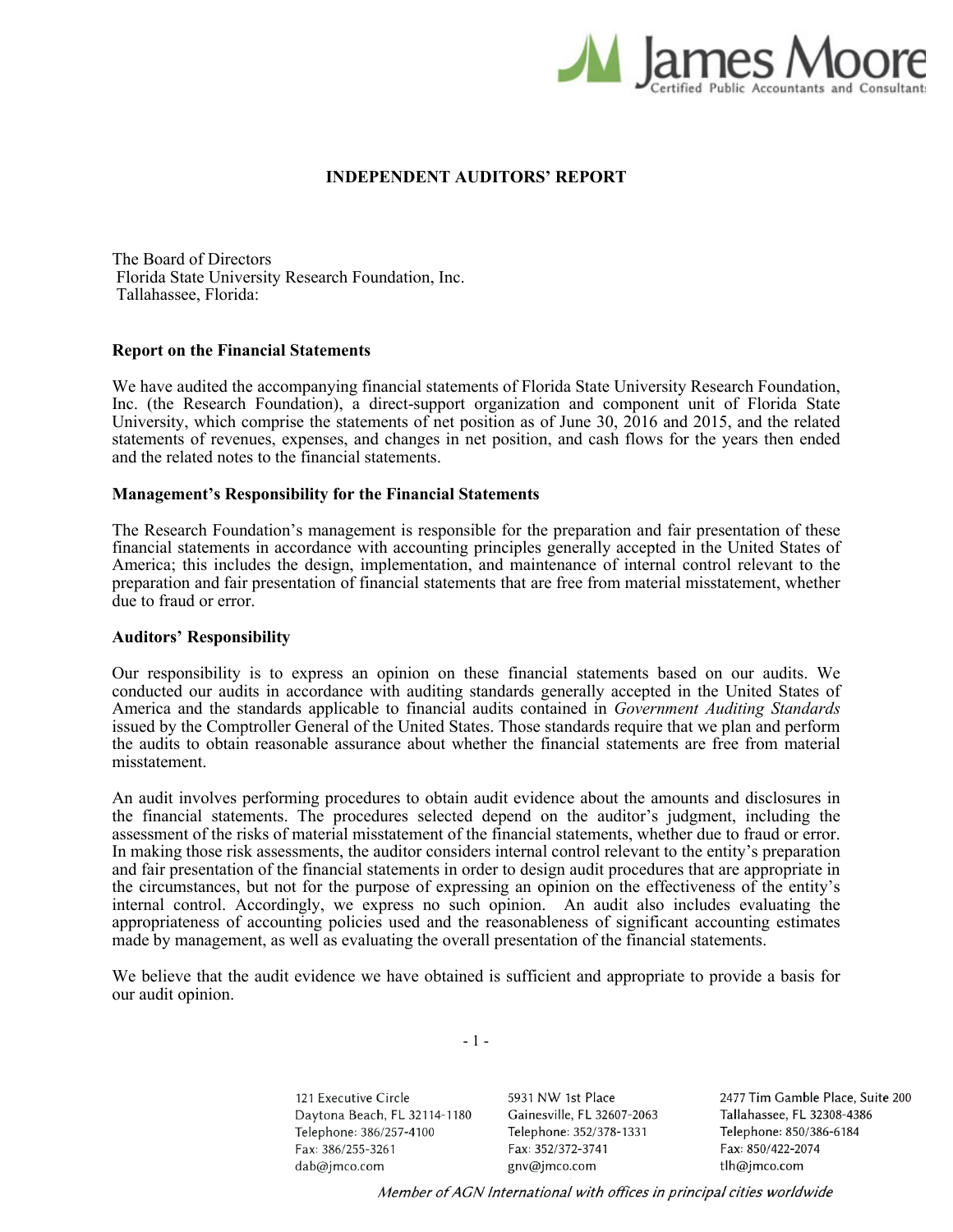### **Opinion**

In our opinion, the financial statements referred to above present fairly, in all material respects, the respective financial position of Florida State University Research Foundation, Inc. as of June 30, 2016 and 2015, and the respective changes in its net position and cash flows for the years then ended in accordance with accounting principles generally accepted in the United States of America.

#### **Other Matters**

#### *Required Supplementary Information*

Accounting principles generally accepted in the United States of America require that the Management's Discussion and Analysis on pages 3 through 9 be presented to supplement the basic financial statements. Such information, although not a part of the basic financial statements, is required by the Governmental Accounting Standards Board who considers it to be an essential part of financial reporting for placing the basic financial statements in an appropriate operational, economic, or historical context. We have applied certain limited procedures to the required supplementary information in accordance with auditing standards generally accepted in the United States of America, which consisted of inquiries of management about the methods of preparing the information and comparing the information for consistency with management's responses to our inquiries, the basic financial statements, and other knowledge we obtained during our audit of the basic financial statements. We do not express an opinion or provide any assurance on the information because the limited procedures do not provide us with sufficient evidence to express an opinion or provide any assurance.

#### **Other Reporting Required by** *Government Auditing Standards*

In accordance with *Government Auditing Standards*, we have also issued our report dated October 18, 2016, on our consideration of the Research Foundation's internal control over financial reporting and on our tests of its compliance with certain provisions of laws, regulations, contracts, and grant agreements and other matters. The purpose of that report is to describe the scope of our testing of internal control over financial reporting and compliance and the results of that testing, and not to provide an opinion on internal control over financial reporting or on compliance. That report is an integral part of an audit performed in accordance with *Government Auditing Standards* in considering the Research Foundation's internal control over financial reporting and compliance.

James Moose 760., P.L.

Tallahassee, Florida October 18, 2016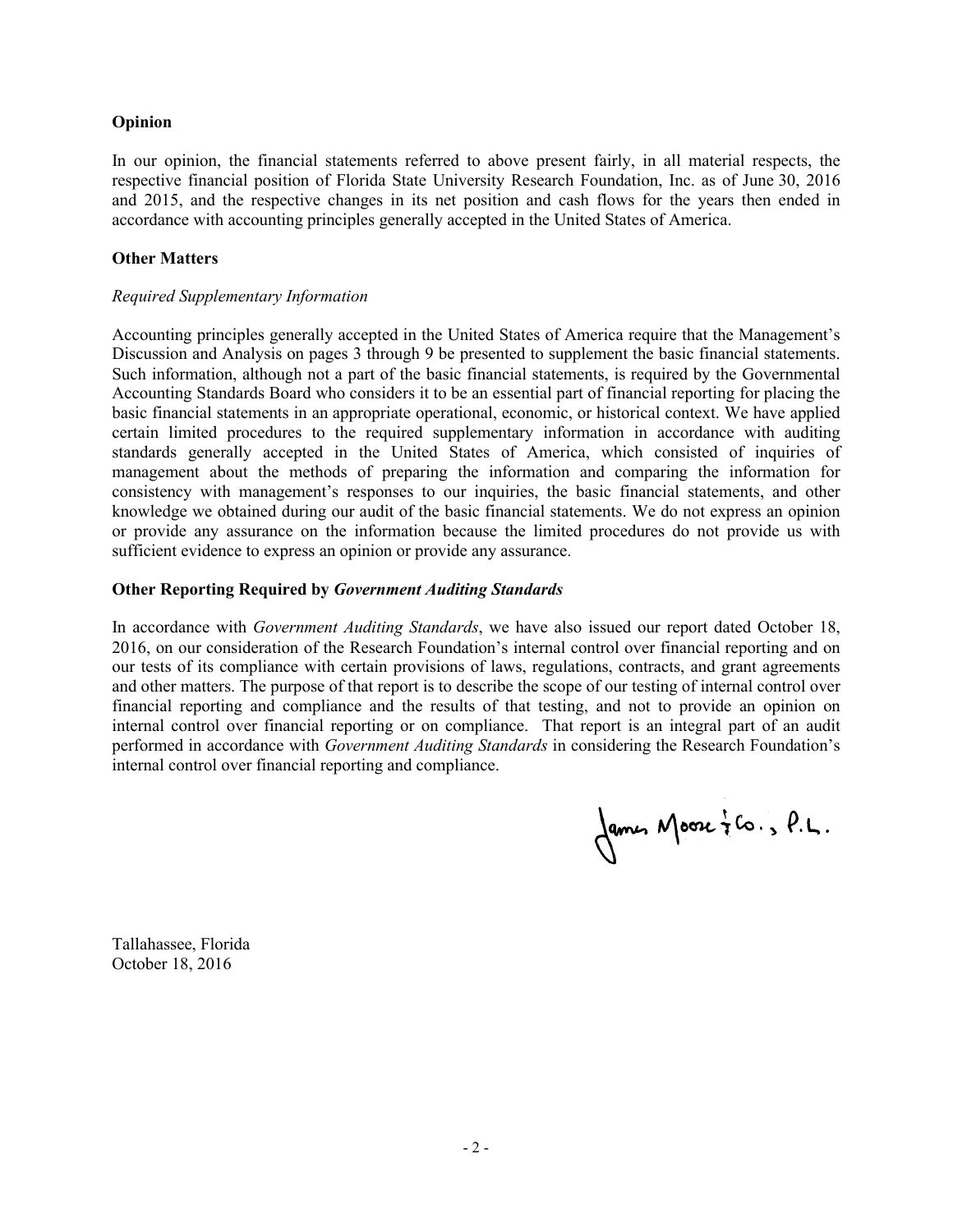Florida State University Research Foundation, Inc. (the Research Foundation) is pleased to present its financial statements for fiscal years 2016 and 2015. The intent of this discussion and analysis of financial performance is to provide readers with a comprehensive picture of the Research Foundation's financial condition and results of operations and should be read in conjunction with the audited financial statements and related footnotes as details provided there are not necessarily repeated in this analysis.

This annual report consists of a series of financial statements. The Statements of Net Position and the Statements of Revenues, Expenses, and Changes in Net Position provide information about the activities of the Research Foundation as a whole and present an overall view of the Research Foundation's finances. These statements include all assets, deferred outflows, liabilities, and deferred inflows using the accrual basis of accounting, which is similar to the accounting method used by most private-sector companies. All current year revenues and expenses are taken into account regardless of when cash was received or disbursed. The primary purpose of the Statements of Cash Flows is to provide information about the cash receipts and disbursements of an entity during a period. This statement aids in the assessment of an organization's ability to generate future net cash flows and meet obligations as they come due. The accompanying footnotes to the financial statements provide further information related to amounts presented on the financial statements. The following discussion is meant to focus on key changes that occurred during the current financial period.

# **FINANCIAL HIGHLIGHTS**

The net position of the Research Foundation increased from \$116.4 million to \$118.2 million at June 30, 2016. The net increase is a result of the earnings from investments and operations. Net position indicates the overall financial strength of the Research Foundation and is equal to assets plus deferred outflows, less liabilities and deferred inflows. The net position will provide the resources necessary to continue funding research programs and research facilities, as well as to meet other obligations in the coming years.

**Revenues** at the Research Foundation consist of licensing and royalty revenues, privately-funded contracts and grants, building rentals, and investment earnings.

- **○ Licensing fees and royalty revenues** remained consistent with the previous year. Royalties and license fees were \$577,000 in fiscal year 2016 as compared to \$579,000 in fiscal year 2015.
- **○ Privately-funded contract and grant revenue** recognized in fiscal year 2016 increased by \$2.8 million from the previous year. Contract and grant revenues were \$10.7 million in 2016 as compared to \$7.9 million in 2015. This increase in contract and grant revenue is attributed to increased contract and grant research activity during fiscal year 2016. The amount expensed for contracts and grants attributed to the increase in the recognition of grant revenue. The Research Foundation expects contract and grant revenue to decrease in future years as deferred revenue has decreased from fiscal year end 2015 to 2016 by \$700,000.
- **○ Building rental revenues** recognized in fiscal year 2016 were \$3.4 million, a slight increase from the fiscal year 2015 building revenues of \$3.3 million.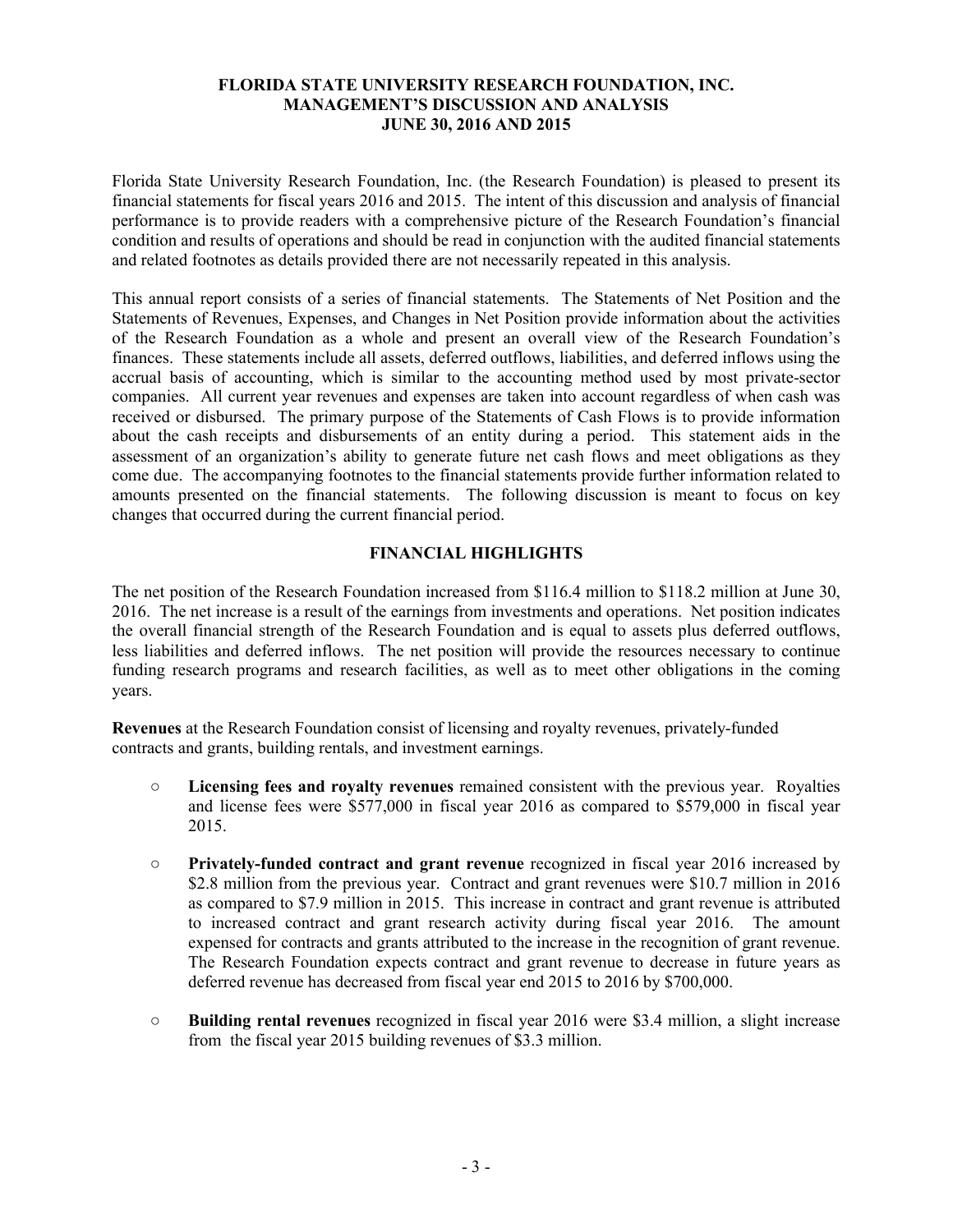**○ Investment revenues** consisted of \$1.27 million during fiscal year 2016 compared to a total gain of \$3.29 million during fiscal year 2015. The Research Foundation realized an investment return on its equities in Northern Trust of 2.3% in fiscal year 2016, compared to 7.4% in fiscal year 2015.

## **RESEARCH FOUNDATION FUNDED PROGRAMS HIGHLIGHTS**

Past royalty revenue and investment earnings provide resources for various internal research programs developed at the University. Spending for these programs is listed as "Research Foundation funded programs" on the Statements of Revenues, Expenses, and Changes in Net Position. These programs include:

- **○** *Eppes Professorships* assist the University in recruiting national scholars by providing a \$40,000 annual grant to selected scholars employed by the University in various disciplines. Past recipients include Pulitzer Prize winners in literature and music composition, a four-time Emmy Award winner, a Nobel Prize winner in Chemistry, and a former chair of the National Endowment for the Arts. Eppes Professors bring new opportunities to students and campus. The grants are funded from investment earnings with up to \$800,000 committed to this program annually. During fiscal year 2016 there were 11 full Eppes professors, 1 partial Eppes professor and 1 Edgar professor for a total commitment of \$468,000 to the program.
- **○** *Grants for Application Proof of Concept (GAP) Funding Program*  support enhancements of inventions or other original works that have been disclosed to the University. It funds projects that University researchers and other interested parties agree will quickly improve the odds that current research results will lead to public availability of a new product or service. The Research Foundation has funded \$250,000 per year for the past twelve years.

# **OVERVIEW OF THE FINANCIAL STATEMENTS**

### **Statements of Net Position**

The Statements of Net Position present the assets, deferred outflows, liabilities, deferred inflows, and net position of the Research Foundation as of the end of the fiscal years. From the data presented, readers are able to determine the net position available to continue the operations of the organization. In 2016, there was an increase in total assets of \$2.3 million. The variance was mainly a result of fiscal year 2016 operating income and the increase in investments as a result of a favorable investment climate.

The current investments increased by \$3.8 million due to the combined effect of \$1.3 million in investment earnings and \$2.5 million of excess operating cash invested in the SBA-LGIP Fund-A during fiscal year 2016. Currently, there are non-current investments.

Property under capital leases (net) decreased by \$890,000 due to the amortization of the various properties under the capital lease agreements. These assets represent the current amortized cost of various Research Foundation leasehold agreements in Innovation Park.

The royalty allocations payable consists primarily of past royalties not yet spent by departments held on deposit at the Research Foundation. For 2016, this payable increased by \$27,000 due to continued departmental spending being almost equal to additions to the departmental funds held by the Research Foundation.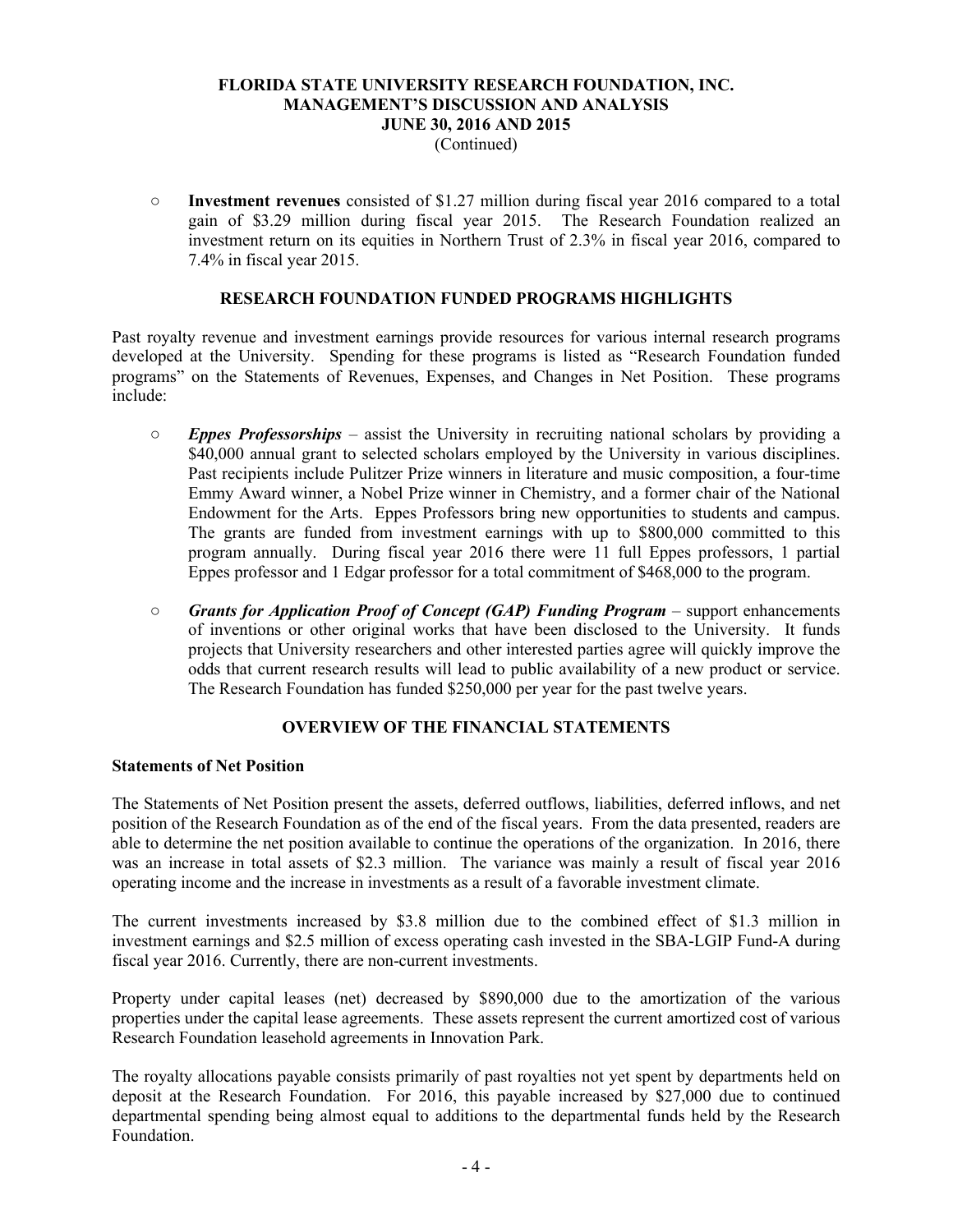Unearned revenue consists of the unexpended portions of contract and grant revenue receipts that are being administered by the Research Foundation. Revenue per the Statements of Revenues, Expenses, and Changes in Net Position is recognized only to the extent expenses are incurred in executing the applicable contracts and grants. Unearned revenue decreased by \$700,000 in 2016 due to the increase in the contracts and grants expenses during 2016.

In 2016, total liabilities increased by \$500,000. The combination of activities in the University fund payable, unearned revenues, and the obligations under capital leases offset each other. The University fund payable increased by \$1.7 million which is equal to the unspent balance as of June 30, 2016, of projects established during fiscal year 2016 for the benefit of the University. The obligations under capital leases, including unamortized bond issuance costs and premium, decreased by \$565,000, which is equal to the annual principle payment to the State Board of Administration and the amortization of the bond premium. The unearned revenues decreased by \$700,000 as noted above.



The following chart illustrates the asset components as June 30, 2016, 2015 and 2014: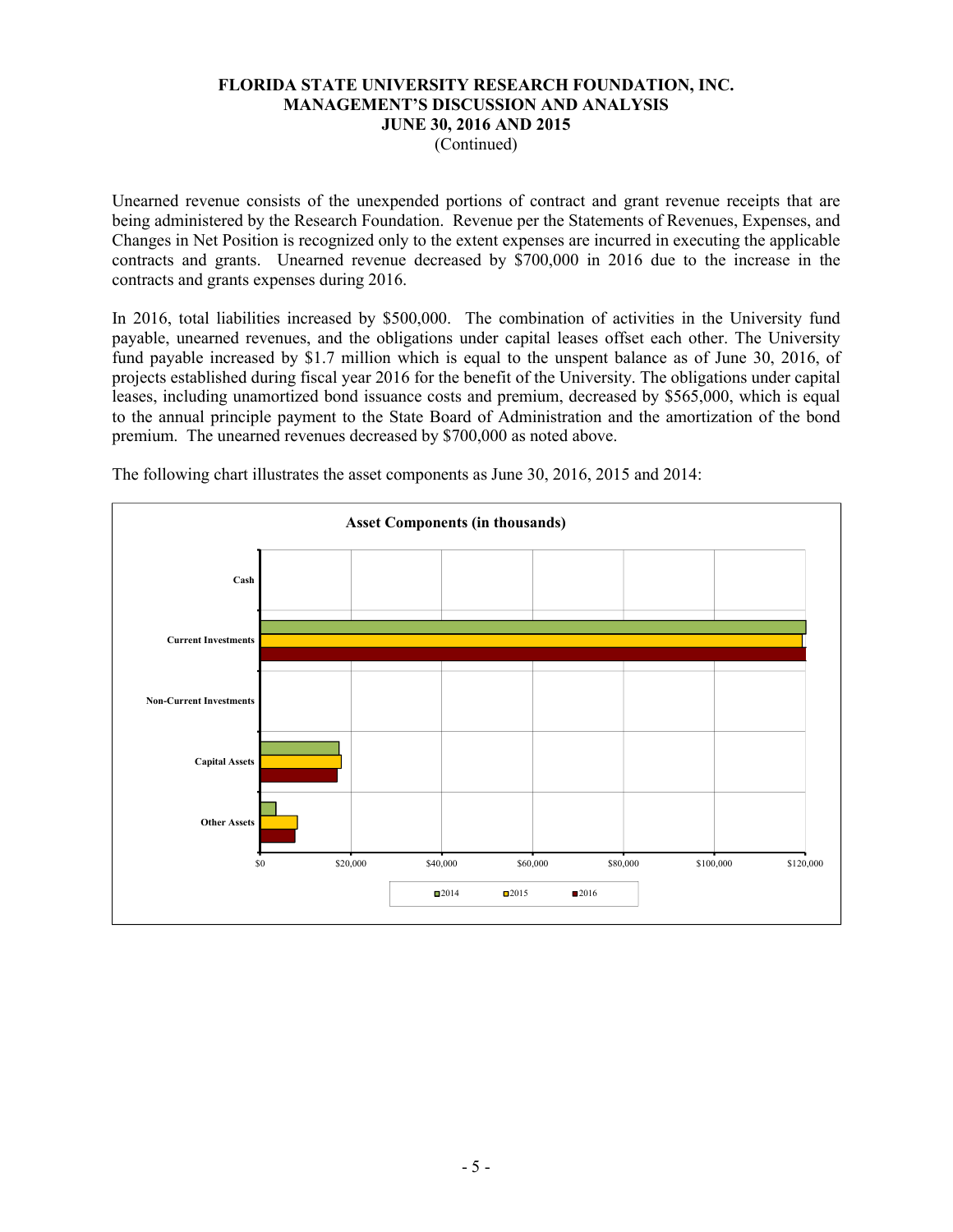

The following chart illustrates the liability components at June 30, 2016, 2015 and 2014:

Computing and presenting the net position (the difference between assets plus deferred outflows and liabilities plus deferred inflows) is one way to illustrate the financial health or financial position of the Research Foundation. Over time, increases or decreases in net position are an indicator of whether the overall financial health is improving or deteriorating. The following table summarizes assets, liabilities, and net position as of June 30:

| <b>Net Position (in millions)</b> |          |       | <b>Years Ended June 30,</b> |    |       |
|-----------------------------------|----------|-------|-----------------------------|----|-------|
|                                   |          | 2016  | 2015                        |    | 2014  |
| Current and Other Assets          | \$       | 130.9 | \$<br>127.7                 | S  | 124.2 |
| Capital Assets and Land           |          | 16.9  | 17.8                        |    | 17.3  |
| <b>Total Assets</b>               | <b>S</b> | 147.8 | \$<br>145.5                 | \$ | 141.5 |
|                                   |          |       |                             |    |       |
| Debt Outstanding - Capital Assets | \$       | 11.1  | \$<br>11.7                  | \$ | 12.2  |
| Other Liabilities                 |          | 18.5  | 17.4                        |    | 16.8  |
| <b>Total Liabilities</b>          | S        | 29.6  | \$<br>29.1                  | ¢  | 29.0  |
| Net Investment in Capital Assets  | \$       | 5.6   | \$<br>5.9                   | \$ | 4.8   |
|                                   |          |       |                             |    |       |
| Unrestricted                      |          | 112.6 | 110.5                       |    | 107.7 |
| <b>Net Position</b>               |          | 118.2 | \$<br>116.4                 | \$ | 112.5 |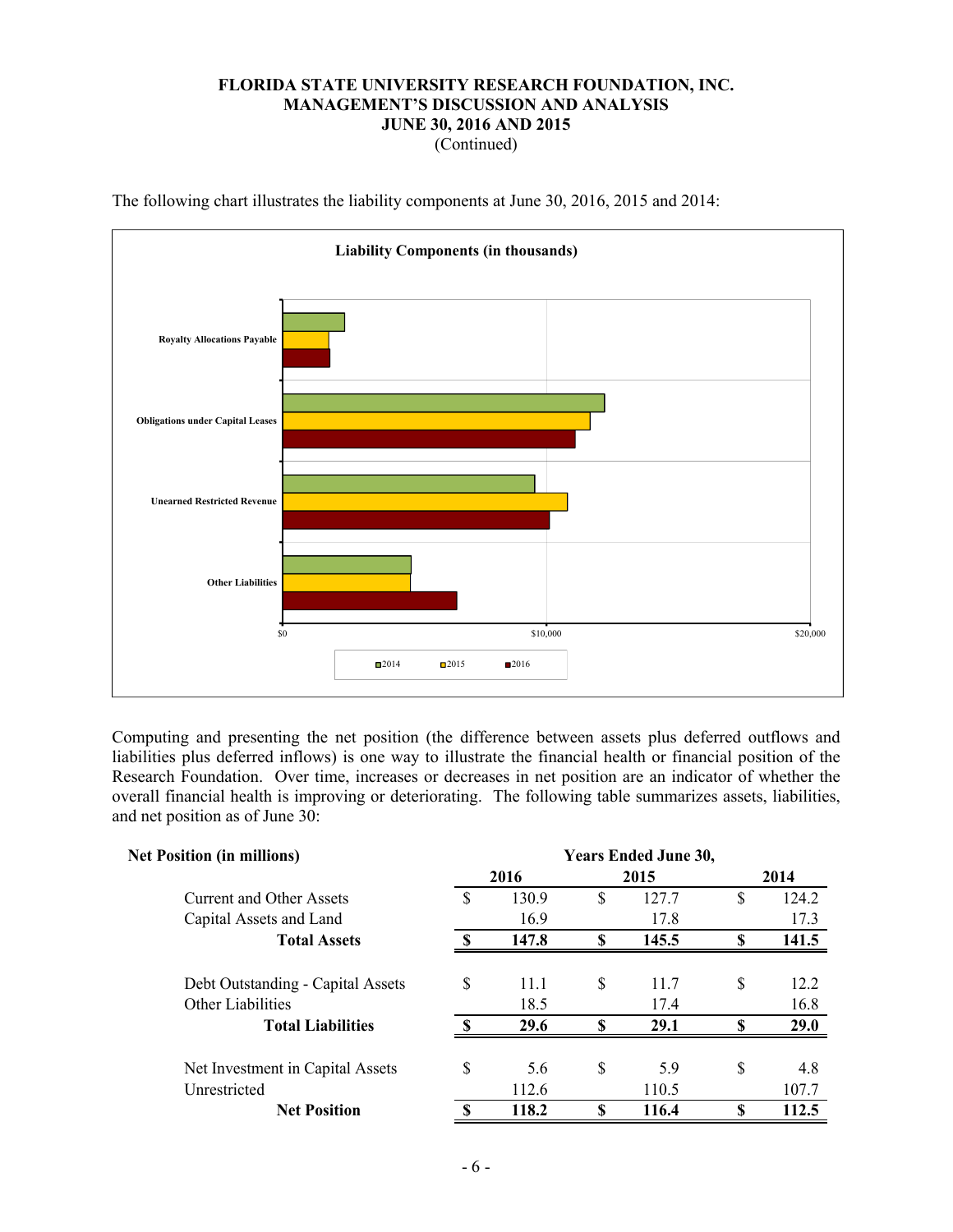The Research Foundation's overall financial condition remains healthy with total assets exceeding total liabilities by \$118.2 million.

#### **Statements of Revenues, Expenses, and Changes in Net Position**

Revenues from licenses and copyrights, contracts and grants, administrative income, rental of research facilities, and investments provide the primary resources used to fund Research Foundation activities. The Research Foundation received \$18 million in total revenues during fiscal year 2016 compared to \$16.6 million in fiscal year 2015. The largest source of income in fiscal year 2016 resulted from the \$10.7 million in contract and grant earnings. The Research Foundation also recognized \$3.4 million in rental income and \$1.3 million from investment earnings during fiscal year 2016. During fiscal year 2015, the largest source of income resulted from contract and grant earnings.

The following charts depict the sources of operating revenues for the periods ending June 30, 2016, 2015 and 2014. The allocation of operating revenues has remained fairly consistent from 2015 to 2016.

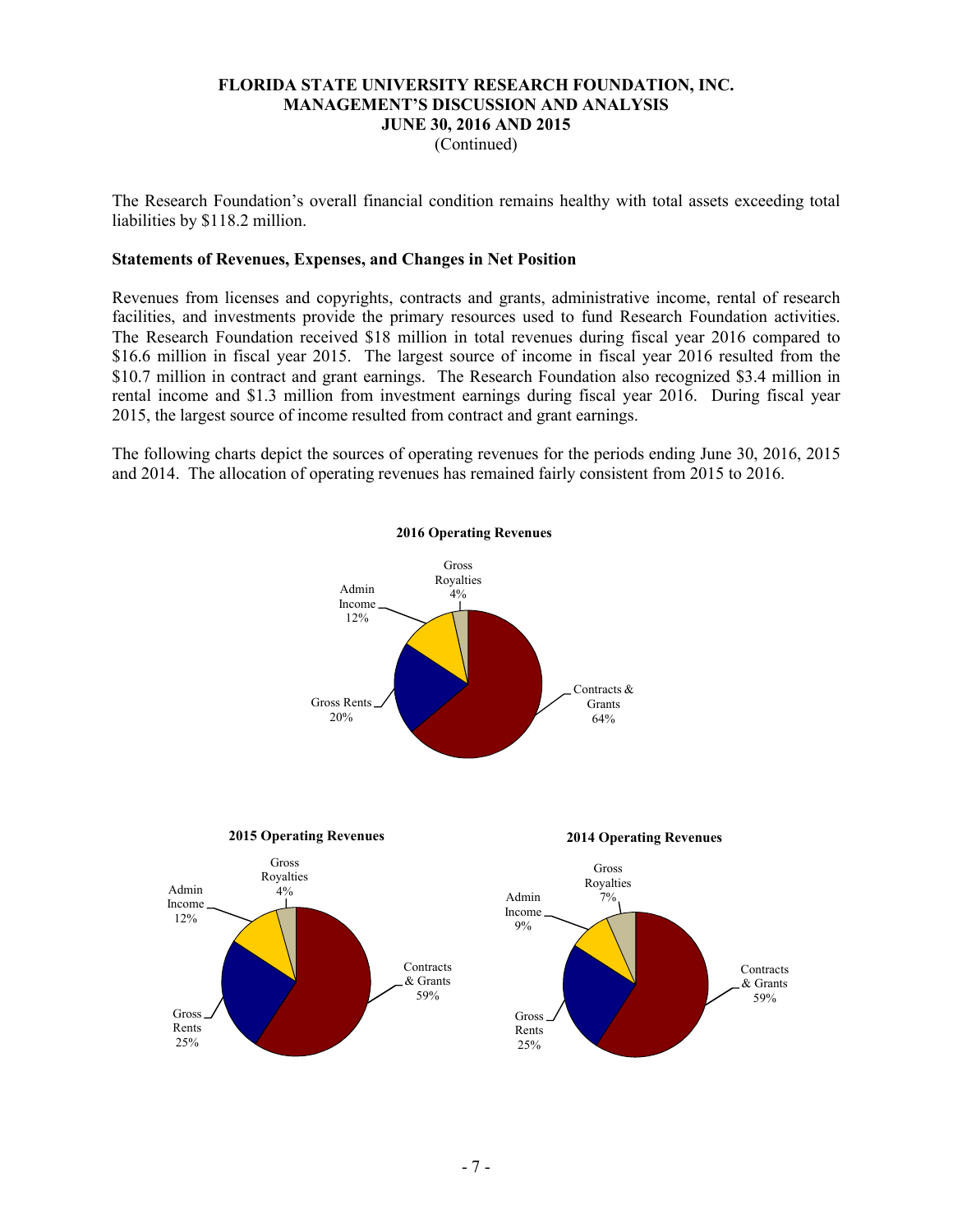(Continued)

Other operating expenses increased by \$1.1 million in 2016 which is primarily attributable to the increase in Contributions to Florida State University (see below).

Contributions from/to Florida State University increased by \$1.1 million from the prior year. During fiscal year 2016 the Research Foundation established two projects, for the benefit of the University, in the amount of \$1.1 million and \$2 million, which were recorded as contributions to the University. During fiscal year 2016 the Research Foundation received a \$2 million contribution from the University which was to be used in funding one of the new projects for the benefit of the University. The following list describes the types of receipts and disbursements made as Contributions from/to the University in 2016 and 2015:

|                                                                                                   | <b>Years Ended June 30,</b> |             |    |           |    |           |
|---------------------------------------------------------------------------------------------------|-----------------------------|-------------|----|-----------|----|-----------|
|                                                                                                   |                             | 2016        |    | 2015      |    | 2014      |
| Contributions toward Office of<br>Commercialization                                               | \$                          | 56,724      | \$ | 75,559    | \$ | 80,256    |
| Residuals available for research spending                                                         |                             | 416,224     |    | 362,952   |    | 182,879   |
| Advocacy groups assisting with federal<br>funding                                                 |                             |             |    |           |    | 90,000    |
| Contracted services, recruiting, and other                                                        |                             | 95,599      |    | 97,567    |    | 278,706   |
| <b>Indirect Cost Distributed to Departments</b>                                                   |                             | 150,000     |    | 150,000   |    | 270,000   |
| Donation of property to the<br>University/Termination of leases                                   |                             |             |    |           |    | 863,350   |
| Projects established at the Research<br>Foundation, for the benefit of the<br>University          |                             | 3,100,000   |    |           |    |           |
| Transfer from the Office of Research to fund<br>University projects at the Research<br>Foundation |                             | (2,000,000) |    |           |    |           |
| Contributions from the University                                                                 |                             | (686,081)   |    | (700,000) |    | (950,000) |
|                                                                                                   | \$                          | 1,132,466   | \$ | (13, 922) | \$ | 815,191   |

**Non-operating revenues** were \$2.0 million less in 2016 compared to 2015. This decrease was primarily due to reduced investment earnings. The Research Foundation had investment revenues of \$1.3 million in 2016 compared to \$3.3 million in 2015.

The Research Foundation is considered a component unit of Florida State University, and as such, submits required financial information to be included in their government-wide and fund financial statements.

Florida State University financial statements can be viewed at the following website: http://controller.vpfa.fsu.edu/Annual-Financial-Reports.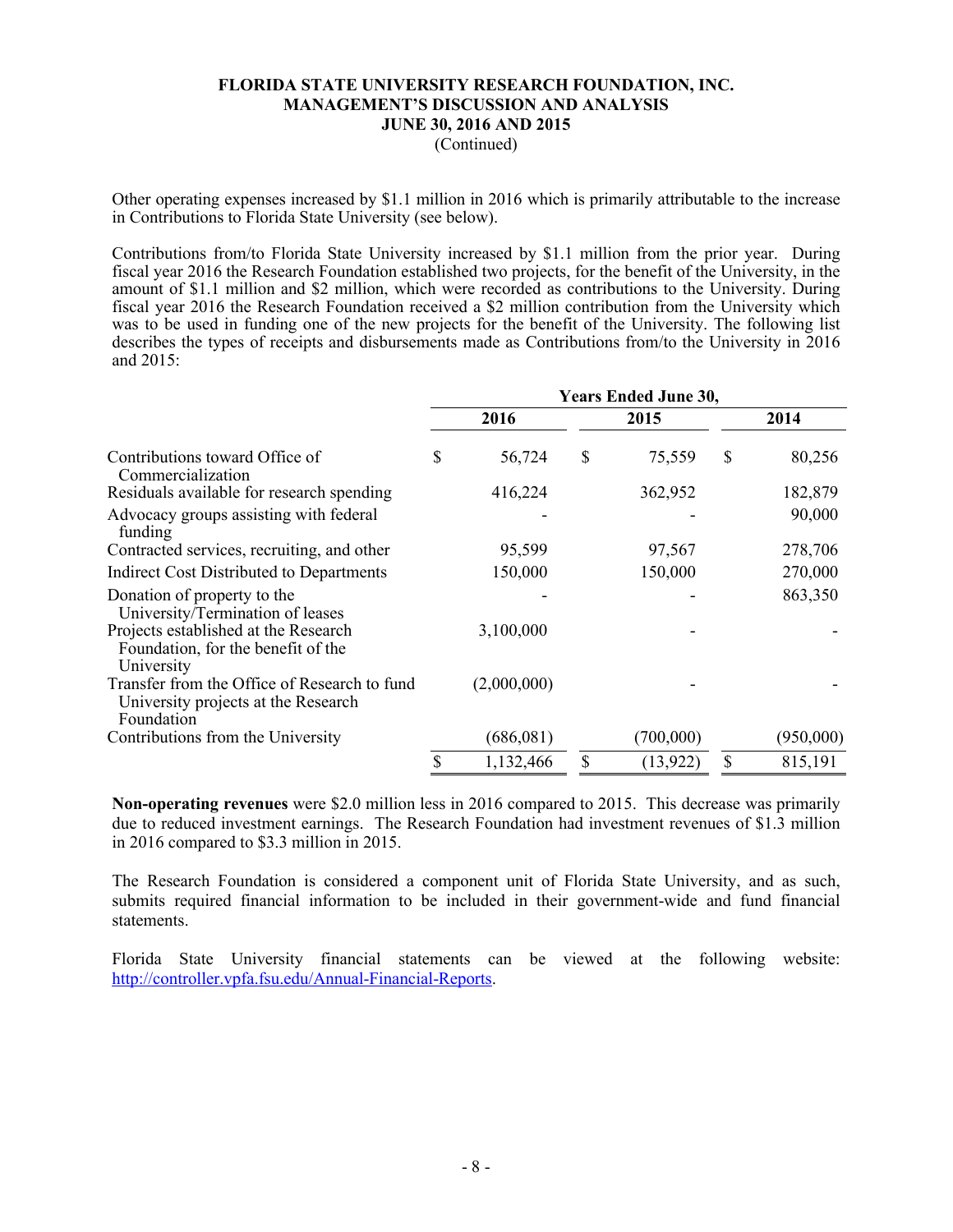#### **FLORIDA STATE UNIVERSITY RESEARCH FOUNDATION, INC. STATEMENTS OF NET POSITION JUNE 30, 2016 AND 2015**

|                                                     | 2016          | 2015          |
|-----------------------------------------------------|---------------|---------------|
| ASSETS                                              |               |               |
| <b>Current assets</b>                               |               |               |
| Cash and cash aquivalents                           | \$<br>109,785 | \$<br>164,067 |
| Current investments                                 | 123,083,371   | 119,322,705   |
| License fees and royalties receivable, net          | 88,492        | 13,518        |
| Grants receivable                                   | 688,442       | 1,351,059     |
| Accounts receivable - other                         | 205,108       | 9,414         |
| Prepaid expenses                                    | 99,065        | 123,703       |
| Total current assets                                | 124,274,263   | 120,984,466   |
| <b>Noncurrent assets</b>                            |               |               |
| Note receivable from Florida State University       | 1,000,000     | 1,000,000     |
| Deposit held with Florida State University          | 3,425,565     | 3,425,565     |
| Land                                                | 1,326,654     | 1,326,654     |
| Property under capital lease, net                   | 14,684,300    | 15,574,747    |
| Buildings, net                                      | 905,806       | 940,435       |
| Lease payments in advance, net                      | 2,158,349     | 2,245,308     |
| Total noncurrent assets                             | 23,500,674    | 24,512,709    |
| <b>Total assets</b>                                 | 147,774,937   | 145, 497, 175 |
| <b>LIABILITIES</b>                                  |               |               |
| <b>Current liabilities</b>                          |               |               |
| Royalty allocations payable                         | 1,793,889     | 1,749,216     |
| Other liabilities                                   | 327,634       | 211,723       |
| Unearned restricted revenue                         | 10,109,266    | 10,796,989    |
| Florida State University fund payable               | 6,035,976     | 4,378,109     |
| Obligations under capital lease, current portion    | 515,000       | 500,000       |
| Total current liabilities                           | 18,781,765    | 17,636,037    |
| <b>Noncurrent liabilities</b>                       |               |               |
| Obligations under capital leases, long-term portion | 9,585,000     | 10,100,000    |
| Bond premium, net                                   | 987,281       | 1,053,100     |
| Annuity obligations                                 | 243,317       | 258,360       |
| Total noncurrent liabilities                        | 10,815,598    | 11,411,460    |
| <b>Total liabilities</b>                            | 29,597,363    | 29,047,497    |
| <b>NET POSITION</b>                                 |               |               |
| <b>Net position</b>                                 |               |               |
| Net investment in capital assets                    | 5,586,162     | 5,930,376     |
| Unrestricted                                        | 112,591,412   | 110,519,302   |
| <b>Total net position</b>                           | \$118,177,574 | \$116,449,678 |

The accompanying notes to financial statements are an integral part of these statements.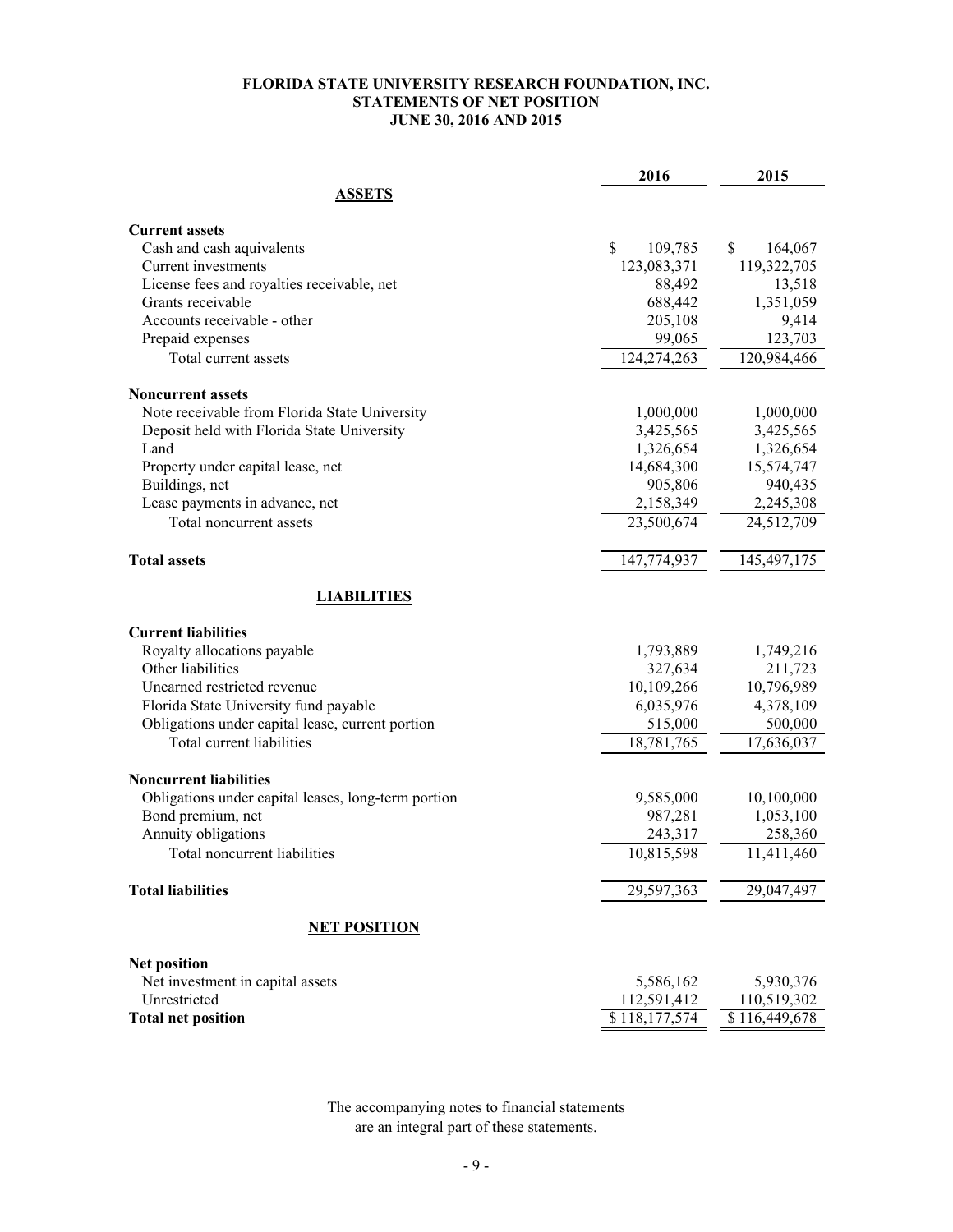#### **FLORIDA STATE UNIVERSITY RESEARCH FOUNDATION, INC. STATEMENTS OF REVENUES, EXPENSES AND CHANGES IN NET POSITION FOR THE YEARS ENDED JUNE 30, 2016 AND 2015**

|                                                  | 2016           | 2015          |
|--------------------------------------------------|----------------|---------------|
|                                                  |                |               |
| License and grant revenues                       |                |               |
| Licensing fees and royalties                     | \$<br>577,153  | \$<br>579,209 |
| Contracts and grants - restricted                | 10,655,507     | 7,883,931     |
| Administrative - unrestricted                    |                |               |
| Contracts and grants                             | 1,919,686      | 1,370,503     |
| Licenses and other                               | 130,174        | 153,772       |
| Total license and grant revenues                 | 13,282,520     | 9,987,415     |
| License and grant expense                        |                |               |
| Royalty allocations                              | (432, 440)     | (420, 951)    |
| Patent and licensing costs                       | (803, 577)     | (1,110,228)   |
| Contracts and grants                             | (10, 655, 507) | (7,883,931)   |
| Total license and grant expenses                 | (11,891,524)   | (9,415,110)   |
| Net license and grant income                     | 1,390,996      | 572,305       |
| Rent revenues (expenses)                         |                |               |
| Rental revenue                                   | 3,403,295      | 3,315,027     |
| Building occupancy costs:                        |                |               |
| Interest on bonds                                | (308, 131)     | (322, 681)    |
| Amortization and depreciation                    | (1,012,034)    | (998, 549)    |
| Management and leasing fees                      | (95,041)       | (114, 239)    |
| Other                                            | (319, 381)     | (260, 005)    |
| Net rental income                                | 1,668,708      | 1,619,553     |
|                                                  |                |               |
| Other operating revenues (expenses)              |                |               |
| Personnel costs                                  | (512,880)      | (554, 434)    |
| Contributions (to) from Florida State University | (1, 132, 466)  | 13,922        |
| Software amortization                            |                | (12, 400)     |
| Miscellaneous                                    | (62, 371)      | (93, 617)     |
| Research Foundation funded programs              | (753, 878)     | (733, 670)    |
| Total other operating expenses                   | (2,461,595)    | (1,380,199)   |
| <b>Operating income</b>                          | 598,109        | 811,659       |
|                                                  |                |               |
| Nonoperating revenues (expenses)                 |                |               |
| Investment revenue                               | 1,274,077      | 3,288,432     |
| Investment portfolio fees                        | (86,987)       | (86, 727)     |
| Change in annuity value                          | (52, 467)      | (53, 575)     |
| Miscellaneous revenue (expense)                  | (4,836)        | 12,074        |
| Total nonoperating revenues                      | 1,129,787      | 3,160,204     |
| Change in net position                           | 1,727,896      | 3,971,863     |
| Net position, beginning of year                  | 116,449,678    | 112,477,815   |
| Net position, end of year                        | \$118,177,574  | \$116,449,678 |

The accompanying notes to financial statements are an integral part of these statements.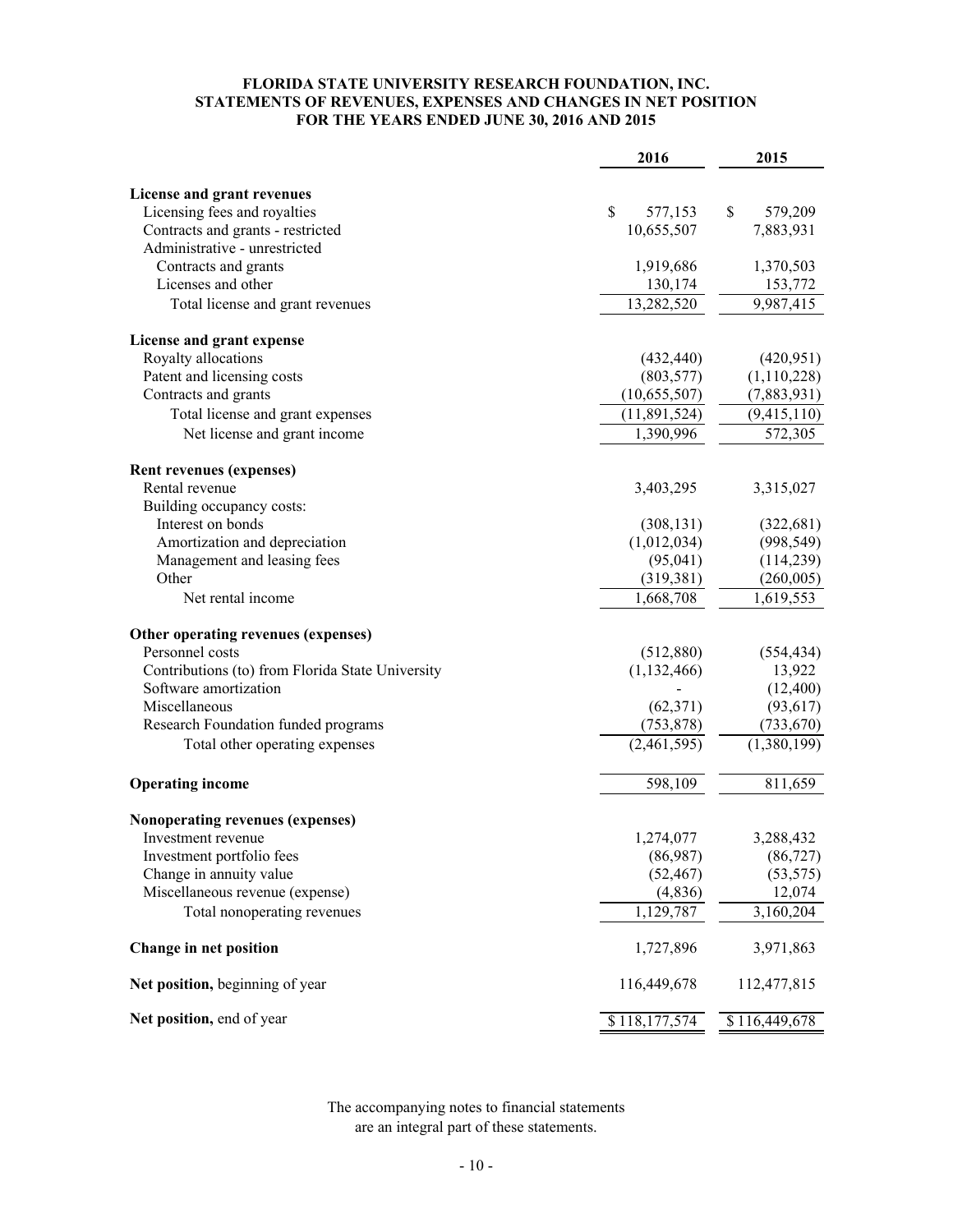#### **FLORIDA STATE UNIVERSITY RESEARCH FOUNDATION, INC. STATEMENTS OF CASH FLOWS FOR THE YEARS ENDED JUNE 30, 2016 AND 2015**

|                                                             | 2016                                | 2015                  |
|-------------------------------------------------------------|-------------------------------------|-----------------------|
| Cash flows from operating activities                        |                                     |                       |
| Licensed products and building program:                     |                                     |                       |
| Licensing fees and royalties                                | \$<br>502,179                       | \$<br>587,429         |
| Administrative fees from licenses and other                 | 130,174                             | 153,772               |
| Rental income                                               | 3,389,803                           | 3,310,733             |
| Departmental allocation payments                            | (387,767)                           | (1,026,225)           |
| Patent and licensing costs                                  | (908, 184)                          | (1, 156, 365)         |
| Building occupancy                                          | (737, 159)                          | (694, 187)            |
| Lease payments in advance                                   |                                     | (27, 414)             |
| Net cash provided by licensed products and building program | 1,989,046                           | 1,147,743             |
|                                                             |                                     |                       |
| Contracts and grants:                                       |                                     |                       |
| Receipts                                                    | 12,550,087                          | 10,180,041            |
| Disbursements                                               | (10, 575, 149)                      | (7,948,358)           |
| Net cash provided by contracts and grants                   | 1,974,938                           | 2,231,683             |
|                                                             |                                     |                       |
| Other receipts/disbursements:                               |                                     |                       |
| Personnel costs                                             | (512, 880)                          | (554, 434)            |
| Research Foundation funded programs                         | (745, 670)                          | (744, 491)            |
| Contributions to Florida State University                   | 525,401                             | 203,955               |
| Other disbursements                                         | (64,295)                            | (86, 559)             |
| Net cash used in other receipts/disbursements               | (797, 444)                          | (1, 181, 529)         |
| Net cash provided by operating activities                   | 3,166,540                           | 2,197,897             |
| Cash flows from noncapital financing activities             |                                     |                       |
| Gift annuity payments                                       | (67, 510)                           | (84,388)              |
| Administrative fees and other                               | (4, 836)                            | 12,074                |
| Deposit made to Florida State University                    |                                     |                       |
|                                                             |                                     | (3,425,565)           |
| Net cash used in noncapital financing activities            | (72, 346)                           | (3, 497, 879)         |
| Cash flows from investing activities                        |                                     |                       |
| Purchase of investment securities                           | (10,916,576)                        | (7,228,509)           |
| Sale of investment securities                               | 8,333,919                           | 11,565,000            |
| Note receivable from Florida State University               |                                     | (1,000,000)           |
| Net cash provided by (used in) investing activities         | (2, 582, 657)                       | 3,336,491             |
|                                                             |                                     |                       |
| Cash flows from capital and related financing activities    |                                     |                       |
| Principal payments on obligations under capital leases      | (500,000)                           | (485,000)             |
| Bond premium, net                                           | (65, 819)                           | (65, 818)             |
| Purchase of land, buildings, and/or equipment               |                                     | (1,493,941)           |
| Net cash used in capital and related financing activities   | (565, 819)                          | (2,044,759)           |
| Net decrease in cash and cash equivalents                   | (54, 282)                           | (8,250)               |
| Cash and cash equivalents, beginning of year                | 164,067                             | 172,317               |
| Cash and cash equivalents, end of year                      | $\overline{\mathcal{S}}$<br>109,785 | $\sqrt{3}$<br>164,067 |
|                                                             |                                     |                       |

The accompanying notes to financial statements are an integral part of these statements.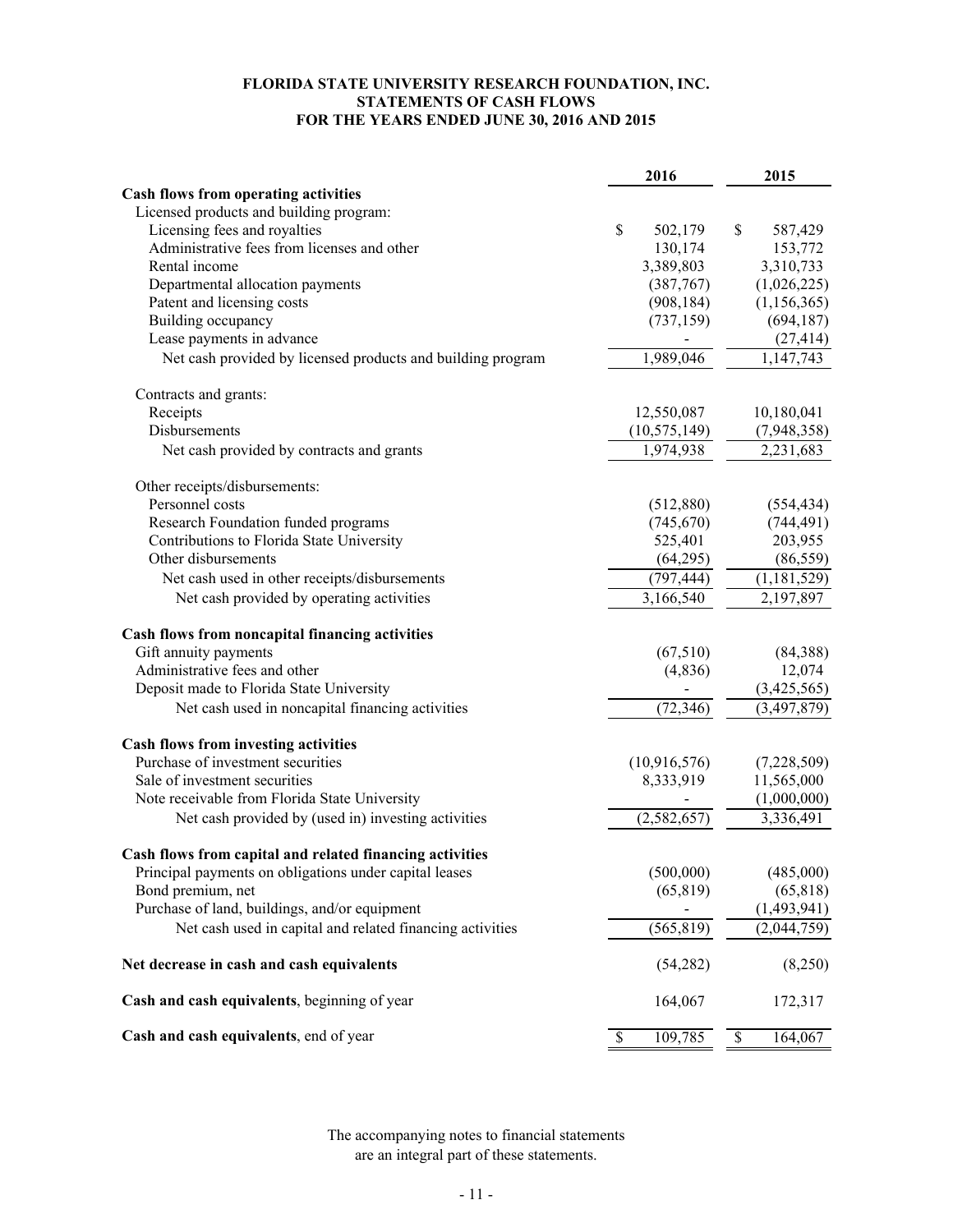#### **FLORIDA STATE UNIVERSITY RESEARCH FOUNDATION, INC. STATEMENTS OF CASH FLOWS FOR THE YEARS ENDED JUNE 30, 2016 AND 2015**

(Continued)

|                                                                                     | 2016          |    | 2015        |
|-------------------------------------------------------------------------------------|---------------|----|-------------|
| Reconciliation of operating income to net cash<br>provided by operating activities: |               |    |             |
| Operating income                                                                    | \$<br>598,109 | \$ | 811,659     |
| Adjustments to reconcile operating income                                           |               |    |             |
| to net cash provided by operating activities:                                       |               |    |             |
| Amortization and depreciation of capital assets                                     | 1,012,035     |    | 1,010,949   |
| Changes in operating assets and liabilities:                                        |               |    |             |
| License fees and royalties receivables                                              | (74, 974)     |    | 8,220       |
| Other receivables                                                                   | 476,004       |    | (318,092)   |
| Prepaid expenses                                                                    | 24,638        |    | (30,079)    |
| Lease payments in advance                                                           |               |    | (27, 414)   |
| Royalty allocations payable                                                         | 44,673        |    | (605, 274)  |
| Florida State University fund payable                                               | 1,612,873     |    | 190,033     |
| Other liabilities                                                                   | 160,905       |    | (81,097)    |
| Unearned restricted revenue                                                         | (687, 723)    |    | 1,238,992   |
| Net cash provided by operating activities                                           | 3,166,540     |    | 2,197,897   |
| Supplemental noncash information                                                    |               |    |             |
| Unrealized net investment loss                                                      | (1,053,272)   | УŚ | (5,801,215) |

The accompanying notes to financial statements are an integral part of these statements.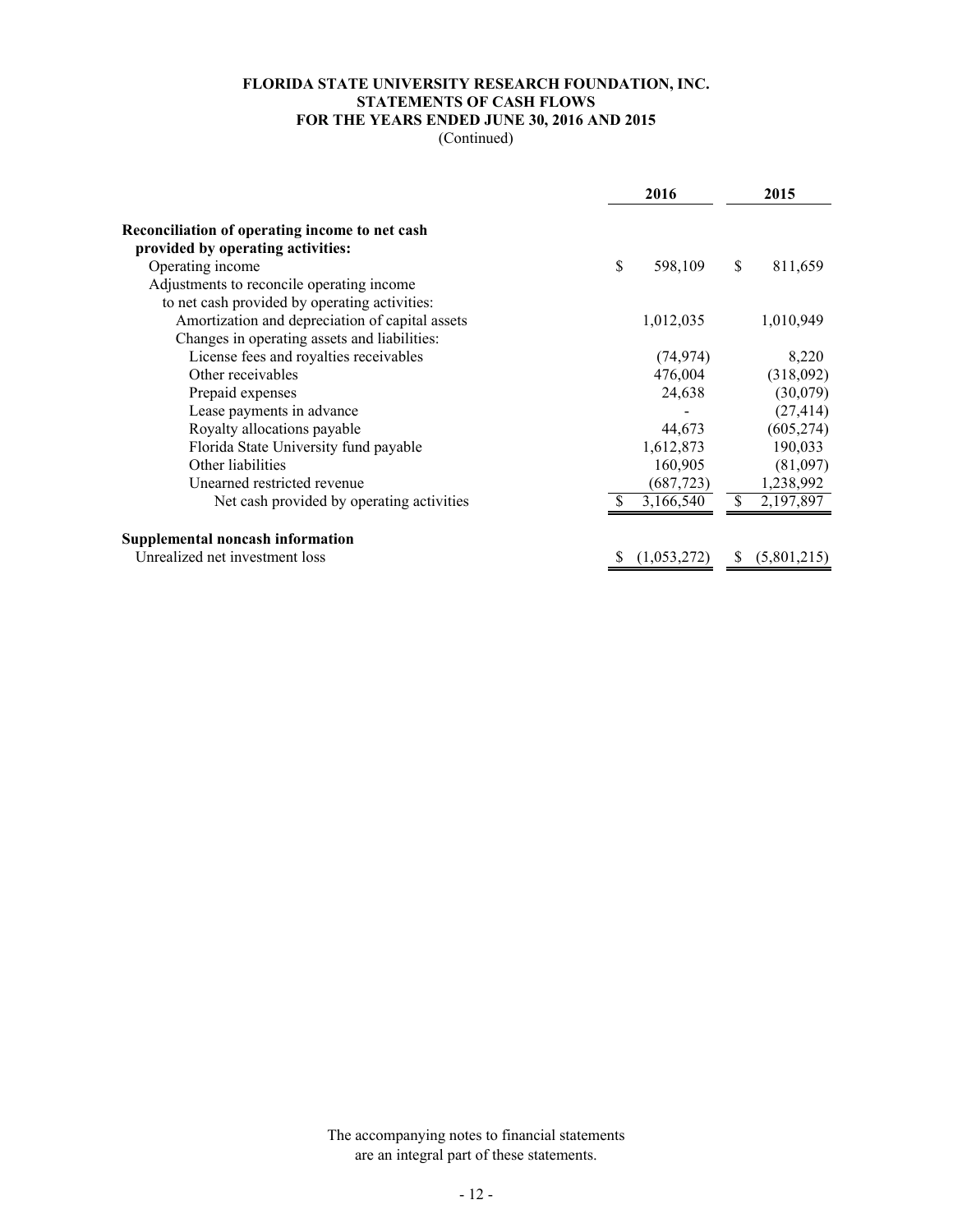## (1) **Reporting Entity**:

The Florida State University Research Foundation, Inc. (the Research Foundation) is a direct support organization as provided for in Section 1004.28, Florida Statutes, Board of Governors Regulation 9.011, and Board of Trustees Regulation 6C2R-2.025. The Research Foundation is considered a component unit of Florida State University (the University). The Research Foundation was formed as a not-for-profit organization in September 1993, in the state of Florida. The purpose of the Research Foundation is to promote and assist the research and training activities of the University through income from contracts, grants, and other sources, including income derived from the development and commercialization of the University's work products.

The Research Foundation is responsible for (1) administering awards funded with private monies for research and development activities of the University where there is a commitment of the University's personnel, equipment, or other facilities; (2) administering income derived from patents and copyrights in accordance with the University's Policies on Patents and University-Sponsored Educational Materials (Copyrights); and (3) developing an infrastructure that supports research activities.

During fiscal year 2015, the Research Foundation obtained an ownership interest in Chieftan, Inc. Chieftan, Inc. was incorporated in February 2015 for the purpose of operating the Chieftan Green Apartment Complex. The Research Foundation owned 100% of the stock of Chieftan, Inc. Chieftan, Inc. is included in the financial statements of the Research Foundation as a consolidated entity for the year ended June 30, 2015. During fiscal year 2016, ownership of the Chieftan Green Apartment Complex was transferred to the Research Foundation, and Chieftan, Inc. was dissolved and all assets were transferred to the Research Foundation.

### (2) **Summary of Significant Accounting Policies:**

(a) **Basis of accounting**––The Research Foundation's financial statements are prepared on the accrual basis of accounting in which transactions are recognized when they occur, regardless of the timing of related cash flows. These financial statements are those of the Research Foundation alone and, accordingly, are not intended to present the financial position or the results of operations of the University.

(b) **Fund accounting**––To ensure observance of limitations and restrictions placed on the use of resources available to the Research Foundation, the accounts of the Research Foundation are maintained in accordance with the principles of fund accounting. This is the procedure by which resources for various purposes are classified for accounting and reporting purposes into funds established according to their nature and purposes. Separate accounts are maintained for each fund; however, for financial statement reporting purposes all funds are combined.

(c) **Use of estimates**––The preparation of financial statements in conformity with accounting principles generally accepted in the United States of America requires management to make estimates and assumptions that affect the reported amounts of assets and liabilities and disclosure of contingent assets and liabilities at the date of the financial statements and the reported amounts of revenues and expenses during the reporting period. Accordingly, actual results could differ from those estimates.

(d) **Cash**––Cash consists of deposits with financial institutions. Deposits with financial institutions are insured by the Federal Deposit Insurance Corporation up to \$250,000 per depositor or collateralized with securities in Florida's multiple financial institution collateral pool pursuant to Chapter 280, Florida Statutes. Bank deposits at times may exceed insured limits. The Research Foundation has not experienced any losses in such accounts.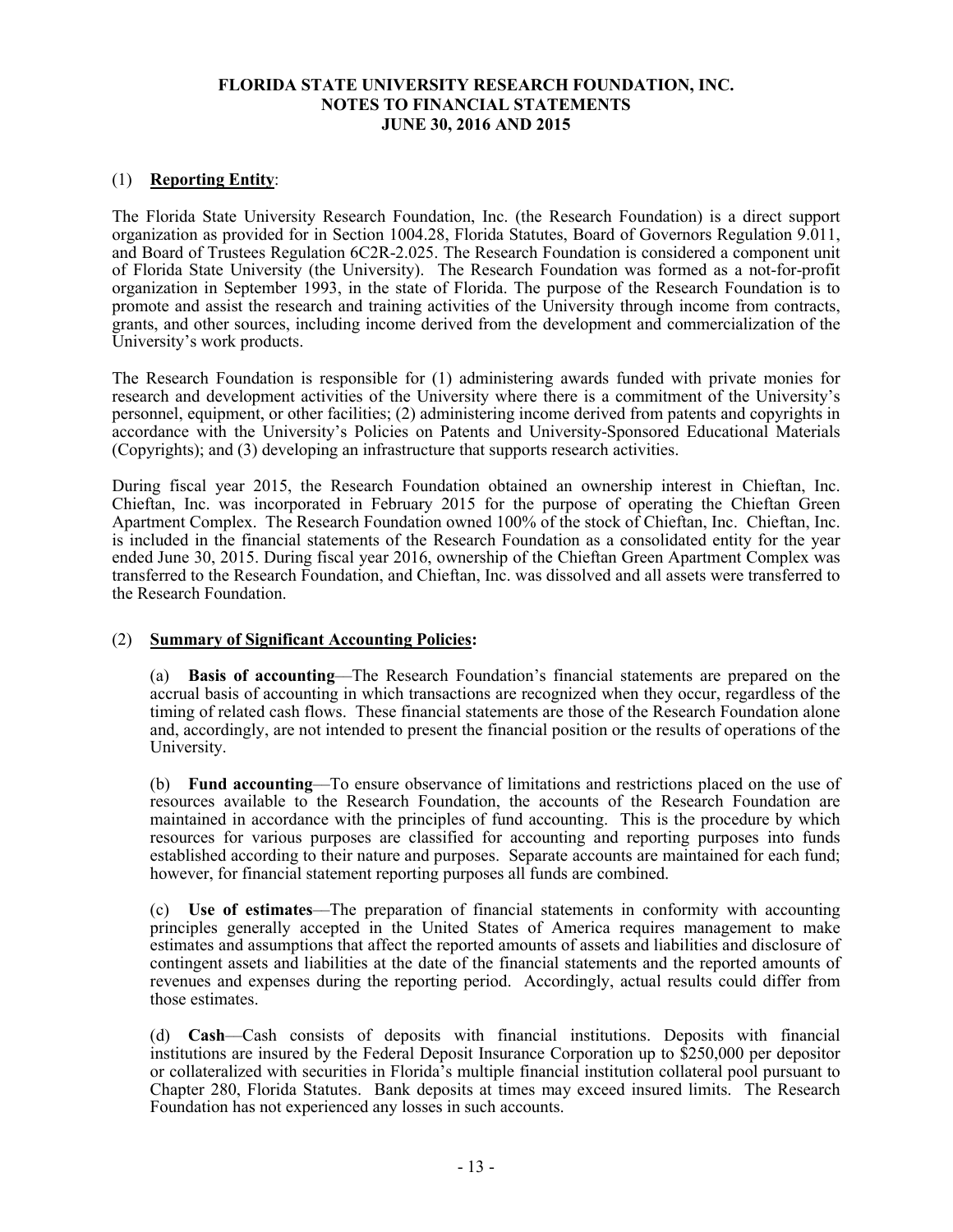## (2) **Summary of Significant Accounting Policies:** (Continued)

(e) **Investments**––Investments are carried at fair value. Current investments have maturities of one year or less. Current investments consist of monies invested with the State Board of Administration (SBA) Local Government Investment Pool (LGIP) and two funds with Northern Trust, the Northern Institutional Government Select Portfolio (GSP) and the QM Common Daily United States IMI Fund-Non-Lending (NTGI-QM). The Research Foundation invests in the LGIP and owns a share of the respective pool, not the underlying securities. The LGIP's underlying investments consist of federal agency obligations, U.S. Treasury bonds, commercial paper, and various other securities with short-term maturities. The LGIP is not a registrant with the Securities and Exchange Commission (SEC), and operates as an SEC Rule 2a-7 like fund. The Northern Trust GSP is a short-term fund that invests exclusively in high-quality money market instruments. The NTGI-QM is an equity fund that approximates the overall performance of the MSCI United States Investable Market Index. Long-term investments have maturities of greater than one year. Currently, there are no long-term investments.

(f) **Accounts receivable**––Receivables include grants receivables and other receivables such as rents and expense reimbursements, all of which are valued at net realizable value and are unsecured. It is the Research Foundation's policy to provide an allowance for accounts receivable that are not expected to be collected. No allowances were deemed necessary for grants and other receivables at June 30, 2016 and 2015.

(g) **Deposit**––On May 4, 2015, the University entered into an architectural and engineering agreement to design the Inter-disciplinary Research and Commercialization Building (IRCB). The Research Foundation did not contribute additional funding during the year. As of June 30, 2015 and as of June 30, 2016, the deposit balance of \$3,425,565 includes \$2,945,000 paid to the University as well as \$480,565 in architectural costs related to the project.

(h) **Note receivable from Florida State University**––On May 19, 2015, the Research Foundation entered into a joint agreement with the University College of Medicine to plan and design a site for the purchase and installation of the Functional Magnetic Resonance Imaging Machine (fMRI). The Research Foundation provided a loan to the College of Medicine for \$1,000,000. The loan will be repaid beginning July 1, 2017 with annual payments of \$200,000 until July 1, 2021. The original principal amount does not bear interest. The College of Medicine fMRI project was completed in June 2016 and is currently in use.

(i) **Concentration of credit risk**––The financial instruments exposed to concentrations of credit risk consist primarily of cash, cash equivalents, and investments. All investment transactions have credit exposure to the extent that a counterparty may default on an obligation to the Research Foundation. Credit risk is a consequence of carrying investment positions. To manage credit risk, the Research Foundation limits its exposure by investing primarily in the SBA investment pools and Northern Trust funds which invest in higher quality investments with varying maturity rates.

(j) **Property under capital leases**––The buildings acquired under capital lease agreements have been capitalized at the present value of the minimum lease payments as of the beginning of the lease term, which approximated their fair value at that time. The buildings are being amortized over the lease terms using the straight-line method.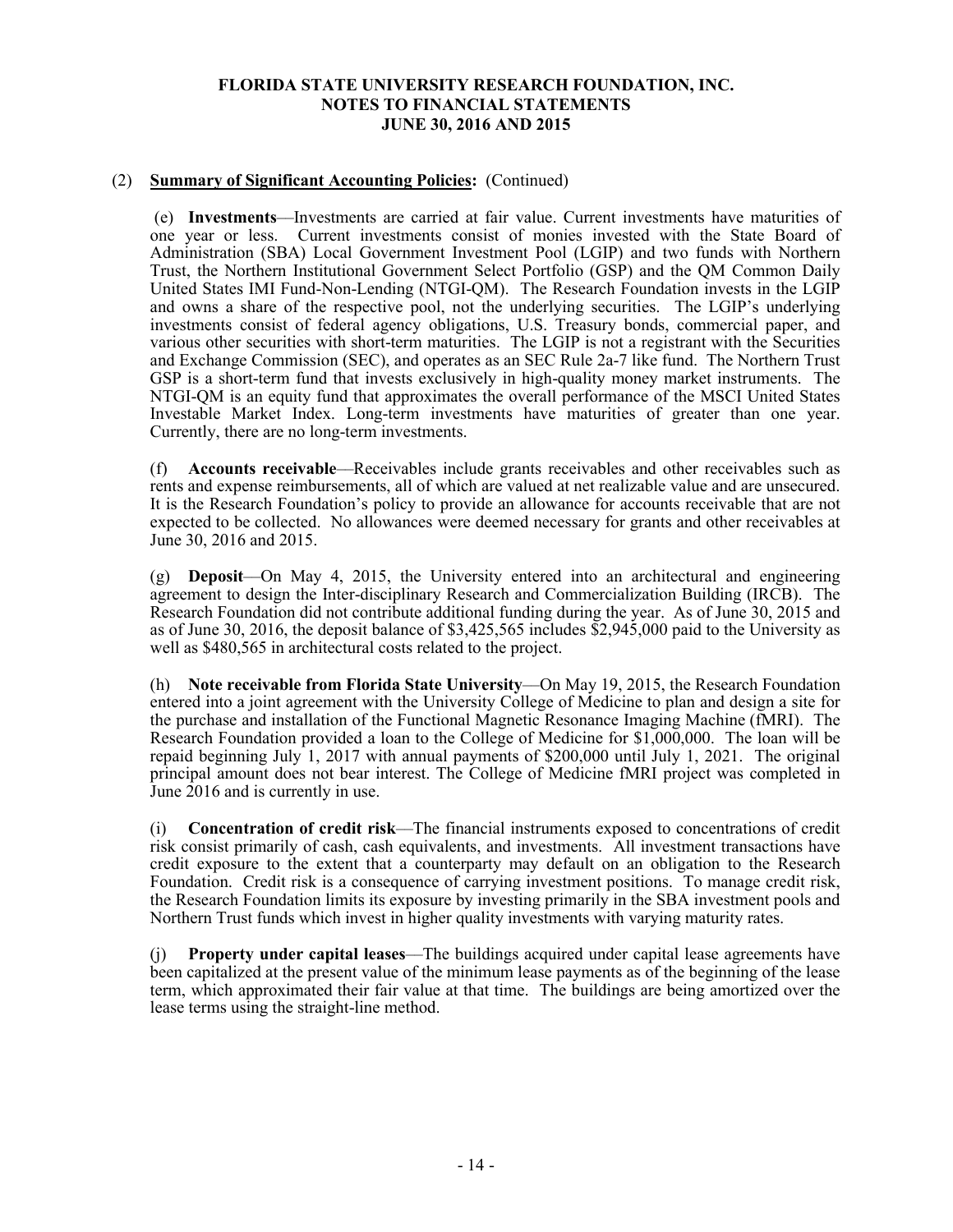### (2) **Summary of Significant Accounting Policies:** (Continued)

(k) **Royalty allocations payable**––Royalty allocations payable consists of two balance sheet components, the inventors' department allocations payable and the inventors' allocations payable.

The inventors' department allocations payable makes up the largest piece of this liability. The department or unit of which the inventor is a member receives a percentage of royalties earned. When royalties are accrued, the Research Foundation calculates the amount due to the department and records an expense and a liability. Allocations stay on deposit with the Research Foundation and departments have authority to spend down the balance on research-related items. At year end, the payable reflects amounts earned and available to the departments. As of June 30, 2016 and 2015, the inventors' department allocations payable balance was \$1,445,595 and \$1,427,610, respectively.

The inventors' allocations payable is comprised of monies due to individuals responsible for the development of various patented or copyrighted research. As royalties are accrued, the Research Foundation calculates the amount due to the inventors, and records an expense and accrues a liability for this amount. Subsequent distributions are then charged against the accrued liability in the following fiscal year. As of June 30, 2016 and 2015, the inventors' allocations payable balance was \$384,294 and \$321,606, respectively.

(l) **Bond issuance costs and premiums**––The Research Foundation amortizes bond premiums over the term of the related obligations under capital leases (bonds) using the straight-line method. Due to the implementation of a new accounting principle during the year ended June 30, 2014, the Research Foundation expensed its remaining unamortized bond issuance costs.

(m) **Patent and licensing costs**––The Research Foundation expenses patent and licensing costs as incurred. For the years ended June 30, 2016 and 2015, the Research Foundation incurred patent and licensing costs of \$1,098,188 and \$1,137,682, respectively, and recognized reimbursements from licensees in the amount of \$294,611 and \$27,454 resulting in a net expense of \$803,577 and \$1,110,228, respectively.

(n) **Income taxes**––Pursuant to a determination letter received from the Internal Revenue Service, the Research Foundation is exempt from federal income tax under Section  $501(c)(3)$  of the Internal Revenue Code, and as such is liable for tax only on business income unrelated to the purpose for which it is exempt. No provision for income tax expense or liability has been made in either year presented. There are currently no Internal Revenue Service audits in progress for any tax periods, and no significant nonfederal tax jurisdictions. The Research Foundation's income tax returns for the past three years remain subject to examination.

### (o) **Revenue recognition**

- (i) *Operating revenues*––includes activities that have the characteristics of exchange transactions, such as contracts and grants, building rental, and royalties and licensing. Exchange transactions are transactions in which each party receives and gives up essentially equal values.
- (ii) *Nonoperating revenues*––includes activities that have characteristics of nonexchange transactions, such as investment income. Nonexchange transactions are transactions in which an entity either gives or receives value to another party without directly giving or receiving equal value in exchange.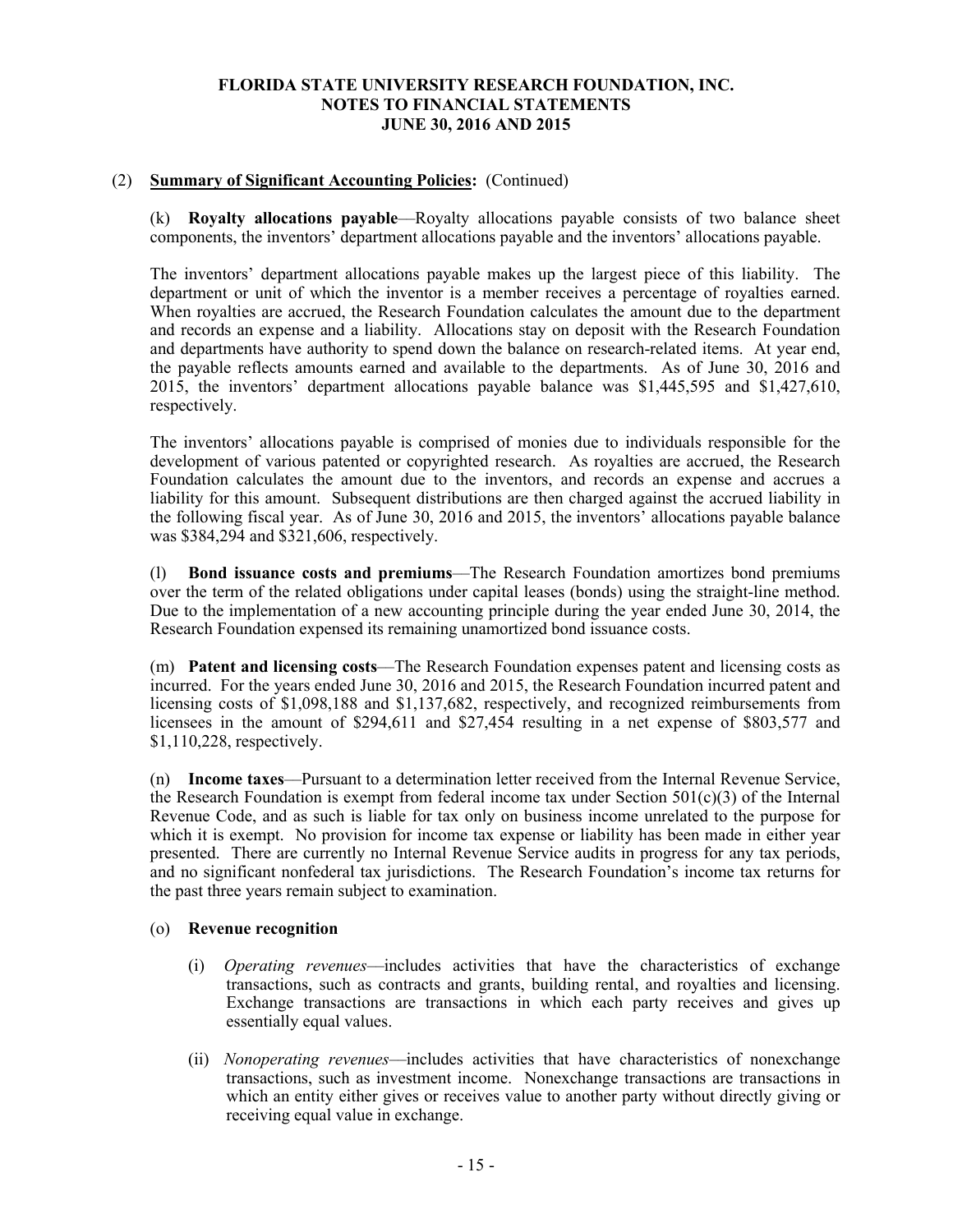## (2) **Summary of Significant Accounting Policies:** (Continued)

(p) **Administrative revenue – unrestricted**––The Research Foundation recognizes administrative overhead and residual revenues on restricted contract, grants, and licenses on an annual basis. These amounts are considered unrestricted and remain on deposit with the Research Foundation to support research activity at the University.

The revenue breakdown for administrative revenue is as follows:

|                              | <b>Years ended June 30,</b> |              |  |           |
|------------------------------|-----------------------------|--------------|--|-----------|
|                              |                             | 2016         |  | 2015      |
| Administrative overhead:     |                             |              |  |           |
| Contracts and grants         | S                           | 1,503,462 \$ |  | 1,007,551 |
| Licenses and other           |                             | 130,174      |  | 153,772   |
| Contract and grant residuals |                             | 416,224      |  | 362,952   |
| Total administrative revenue |                             | 2,049,860 \$ |  | 1,524,275 |

(q) **Pronouncements issued––**The GASB issued Statement No. 72 in February of 2015. The Statement requires disclosures to be made about fair value measurements, the level of fair value hierarchy, and valuation techniques. The provisions of the Statement are effective for reporting periods beginning after June 15, 2015.

### (3) **Investments:**

Investments at June 30, 2016 and 2015, consist of investments held in multiple investment pools at the SBA and funds held at Northern Trust.

The Research Foundation categorizes its fair value measurements within the fair value hierarchy established by generally accepted accounting principles. The hierarchy is based on the valuation inputs used to measure the fair value of the asset. Level 1 inputs are quoted prices in active markets for identical assets; Level 2 inputs are significant other observable inputs; Level 3 inputs are significant unobservable inputs.

The Research Foundation has the following recurring fair value measurements as of June 30, 2016 and 2015.

• SBA LGIP Fund A is a SEC Rule "2a7-like" external investment pool measured at amortized cost as provided by paragraph 16 of GASB Statement No. 31. Amortized cost is considered fair value of the investment.

• Northern Trust - Northern Institutional Government Select Portfolio (GSP) invests exclusively in high-quality money market instruments. The Northern Trust GSP is valued at the closing price as reported by the fund. (Level 1 inputs)

• Northern Trust QM Common Daily United States IMI Fund-Non-Lending (NTGI-QM) is an equity fund that approximates the overall performance of the MSCI United States Investable Market Index. The Northern Trust NTGI-QM is valued at Net Asset Value as reported by the fund. (Level 2 inputs)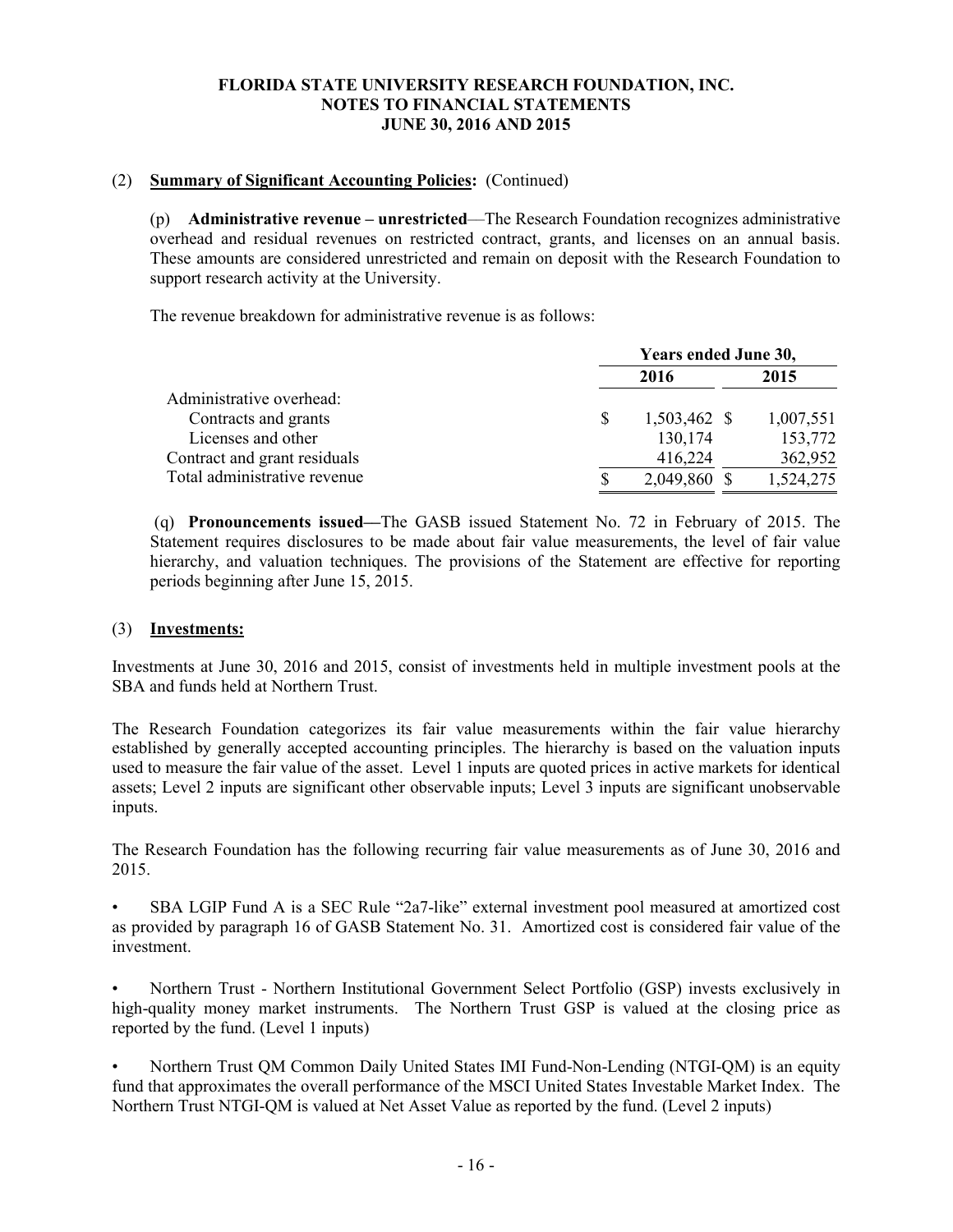## (3) **Investments:** (Continued)

At June 30, 2016, the Research Foundation had the following investments:

| <b>Investment Type</b>           |               | <b>Fair Value</b> |  |  |
|----------------------------------|---------------|-------------------|--|--|
| SBA LGIP Fund A                  | 35,693,642    |                   |  |  |
| Northern Trust GSP (Level 1)     | 39,919,670    |                   |  |  |
| Northern Trust NTGI-QM (Level 2) | 47,470,059    |                   |  |  |
| Total                            | \$123,083,371 |                   |  |  |

At June 30, 2015, the Research Foundation had the following investments:

| <b>Investment Type</b>           | <b>Fair Value</b> |
|----------------------------------|-------------------|
| SBA LGIP Fund A                  | 30,406,632        |
| Northern Trust GSP (Level 1)     | 46,418,617        |
| Northern Trust NTGI-QM (Level 2) | 42,497,456        |
| Total                            | \$119,322,705     |

*Interest rate risk*––In accordance with its investment policy, the Research Foundation manages its exposure to declines in fair value by limiting the weighted average maturity of its investment portfolio to less than eight years. At June 30, 2016, the weighted average maturity of the GSP is 56 days, and there are no weighted average maturities for the NTGI-QM as those investments are considered to be perpetual maturity holdings. The LGIP's weighted average maturity at June 30, 2016, is 39 days.

*Credit risk*––In accordance with an investment services agreement, the Research Foundation follows the investment policies of the SBA, including those related to credit risk. The LGIP is rated by Standard & Poors and had a rating of AAAm as of June 30, 2016. The NTGI-QM fund is an equity fund and therefore S&P bond ratings do not exist on its underlying holdings.

Investment revenues consisted of the following amounts:

|                                                                                                                                      | <b>Years Ended June 30,</b> |                                         |                                    |
|--------------------------------------------------------------------------------------------------------------------------------------|-----------------------------|-----------------------------------------|------------------------------------|
|                                                                                                                                      |                             | 2016                                    | 2015                               |
| Realized gains on non-current investments<br>Realized gains on current investments<br>Unrealized losses/gains on current investments |                             | $40,350$ \$<br>2,286,999<br>(1,053,272) | 29,633<br>9,060,014<br>(5,801,215) |
| Total investment revenues                                                                                                            |                             | 1,274,077 \$                            | 3,288,432                          |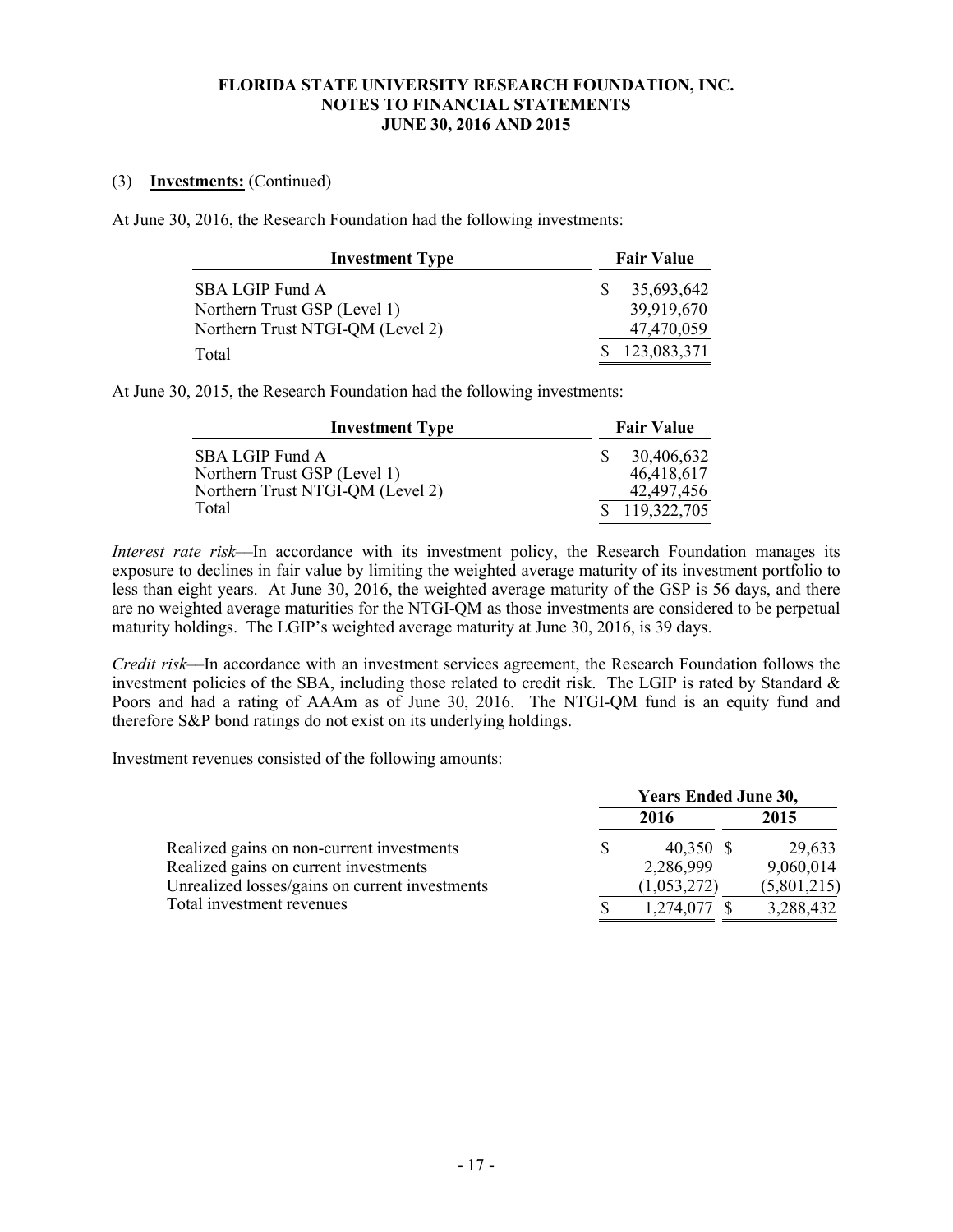#### (4) **Unearned Restricted Revenue:**

Unearned restricted revenue consists of the unexpended portions of contracts and grants that are being administered by the Research Foundation. Revenue is recognized only to the extent expenses are incurred in executing the applicable contracts and grants.

Changes in unearned restricted revenue from these contracts and grants consist of the following:

|                                                  | 2016          | 2015        |
|--------------------------------------------------|---------------|-------------|
| <b>Beginning balance</b>                         | 10,796,989 \$ | 9,557,997   |
| Contracts and grants                             | 11,887,470    | 10,493,426  |
| Restricted contracts and grants expenditures     | (10,655,507)  | (7,883,931) |
| Administrative contracts and grants expenditures | (1.919, 686)  | (1,370,503) |
| <b>Ending balance</b>                            | 10,109,266 \$ | 10,796,989  |

### (5) **Lease Payments in Advance:**

#### Materials Research Building

The Research Foundation entered into an agreement with the University to construct the Materials Research Building. The costs of construction were to be funded primarily by the University and supplemented with additional funds by the Research Foundation. The construction of the building was substantially complete in December 2008. Costs expended by the Research Foundation net of University reimbursements were \$2,059,067. The Research Foundation entered into a lease agreement with the University to manage the building. The lease agreement between the University and the Research Foundation does not meet the criteria for a capital lease; therefore, the Research Foundation has classified the payments as a Lease Payment in Advance. The lease payment in advance balance as of June 30, 2016 is  $\frac{$1,577,600}{4}$  including accumulated amortization of \$481,467. The lease payment in advance balance as of June 30, 2015 is \$1,643,332 including accumulated amortization of \$415,734. The payment in advance will be amortized over the life of the lease, which runs through June 30, 2040, using the straightline method.

### Aero-Propulsion, Mechatronics, and Energy (AME) Building

During fiscal year 2008, the Research Foundation entered into an agreement with the University to construct the AME Building. The costs of construction were to be funded primarily by the University and supplemented with additional funds by the Research Foundation. The construction of the building began in fiscal year 2009 and was substantially complete in December 2011. Costs expended by the Research Foundation net of University reimbursements were \$674,232. The Research Foundation entered into a lease agreement with the University to manage the building. The lease agreement between the University and Research Foundation does not meet the criteria for a capital lease; therefore, the Research Foundation has classified the payments as a Lease Payment in Advance. The lease payment in advance balance as of June 30, 2016 is \$580,749 including accumulated amortization of \$93,483. The lease payment in advance balance as of June 30, 2015 is \$601,976 including accumulated amortization of \$72,256. The payment in advance will be amortized over the life of the lease, which runs through June 30, 2043, using the straightline method.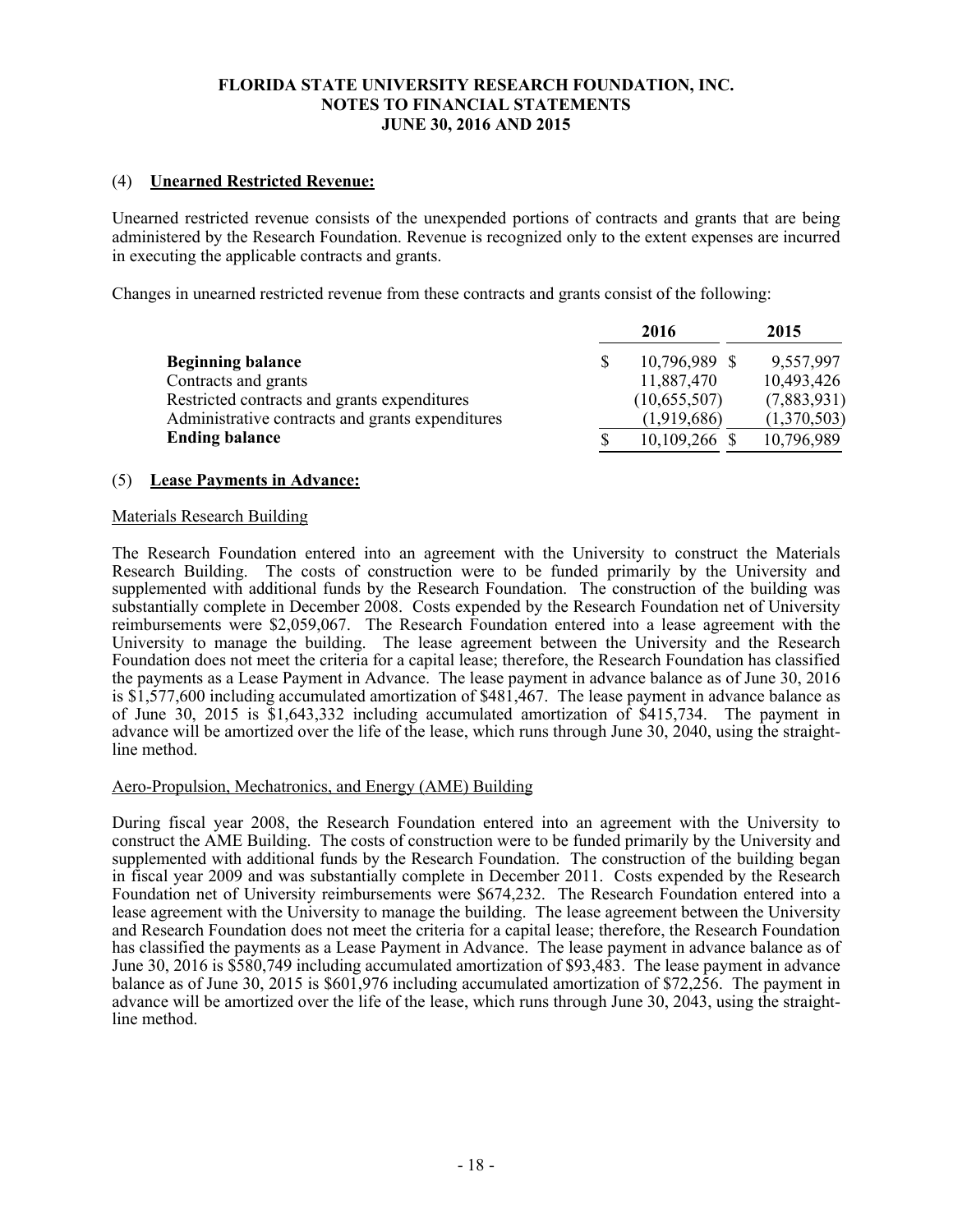# (6) **Building and Land:**

During fiscal year 2015, Chieftan, Inc. purchased a building with land referred to as the Chieftan Green Apartment Complex (Complex) with the intention to demolish the facility and build a research building in the future. During fiscal year 2016, ownership of the Complex was transferred from Chieftan, Inc. to the Research Foundation. The Complex currently consists of 20 residential rental units. The total acquisition cost of \$1,493,941 includes building and land of \$952,287 and \$541,654, respectively. At June 30, 2016 and June 30, 2015, land consists of the Complex land and a donated property related to the gift annuity program as described in Note 8. The building is being depreciated over the life of the asset, using the straight-line method.

Building activity for the year ended June 30, 2016, was as follows:

|                                      |   | <b>Balance</b><br><b>July 1, 2015</b> | <b>Additions</b>         | <b>Deletions</b> | <b>Balance</b><br><b>June 30, 2016</b> |
|--------------------------------------|---|---------------------------------------|--------------------------|------------------|----------------------------------------|
| <b>Building</b><br>Less: Accumulated | S | 952,287 \$                            | $\overline{\phantom{a}}$ | $\sim$           | 952,287                                |
| Depreciation                         |   | (11, 852)                             | (34, 629)                | -                | (46, 481)                              |
| Total                                |   | 940,435 \$                            | $(34,629)$ \$            | -                | 905,806                                |

Building activity for the year ended June 30, 2015, was as follows:

|                                      | <b>Balance</b><br><b>July 1, 2014</b> | <b>Additions</b> | <b>Deletions</b>         | <b>Balance</b><br>June 30, 2015 |
|--------------------------------------|---------------------------------------|------------------|--------------------------|---------------------------------|
| <b>Building</b><br>Less: Accumulated |                                       | 952,287 \$       | $\sim$                   | 952,287                         |
| Depreciation                         | -                                     | (11, 852)        | $\overline{\phantom{a}}$ | (11, 852)                       |
| Total                                | -                                     | 940,435 \$       | -                        | 940,435                         |

Land activity for the year ended June 30, 2016, was as follows:

|      | <b>Balance</b><br><b>July 1, 2015</b> | Additions | <b>Deletions</b> | <b>Balance</b><br><b>June 30, 2016</b> |
|------|---------------------------------------|-----------|------------------|----------------------------------------|
| Land |                                       | $-$ S     |                  | $-$ \$ 1,326,654                       |

Land activity for the year ended June 30, 2015, was as follows:

|      | <b>Balance</b><br><b>July 1, 2014</b> | <b>Additions</b> Deletions |  | <b>Balance</b><br><b>June 30, 2015</b> |
|------|---------------------------------------|----------------------------|--|----------------------------------------|
| Land | 785.000 \$                            | 541,654 \$                 |  | $-$ \$ 1,326,654                       |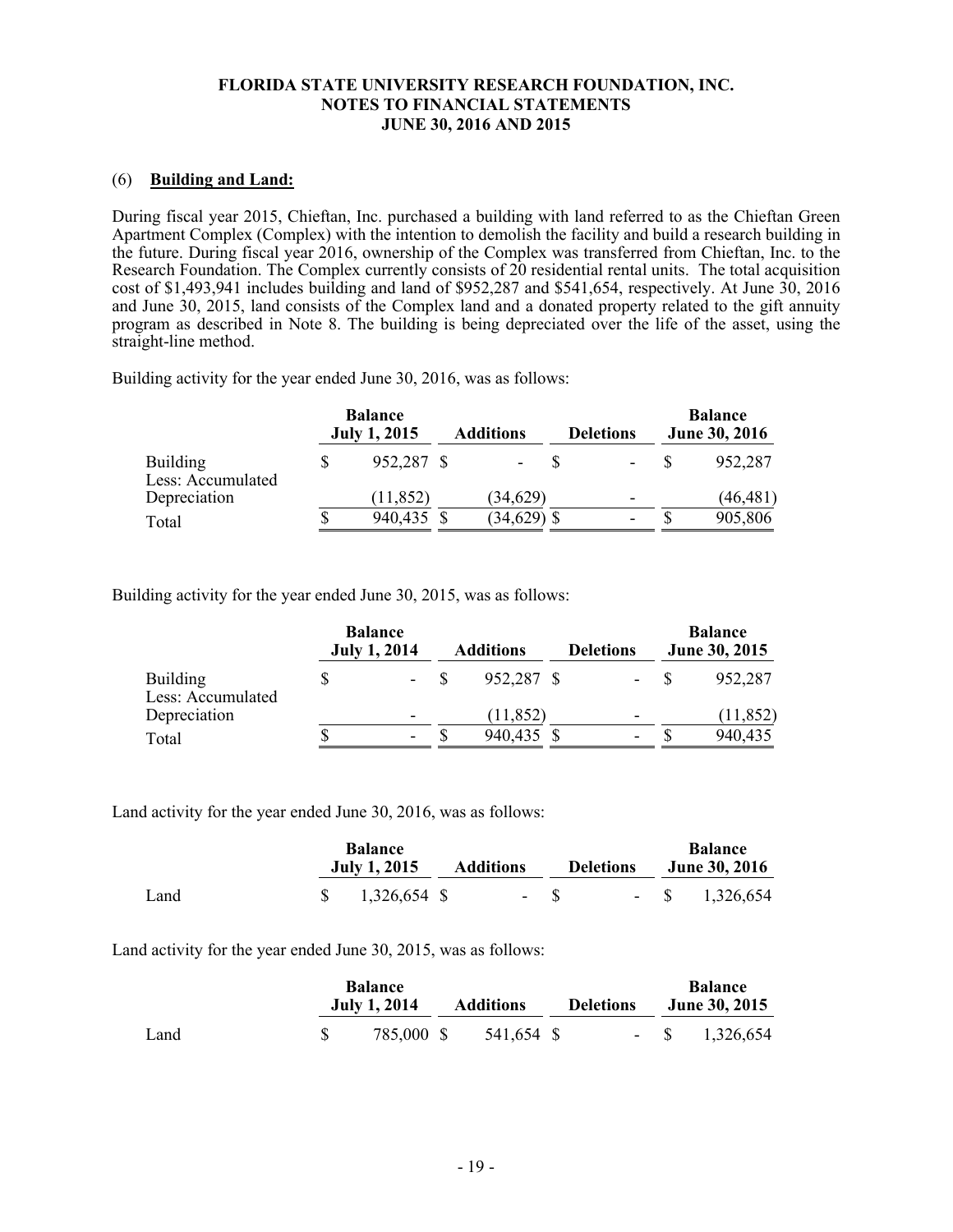# (7) **Capital Leases:**

The Research Foundation operates all or portions of eight buildings as lessor. Building A and Building B have their construction costs capitalized in these financial statements as capital leases. The Research Foundation has guaranteed bonds associated with the construction of each of these buildings as described in the following section. Under the agreements, the Research Foundation receives rents, pays part of the operating costs, and is responsible for making the debt service payments on the related bonds. Construction costs for each of these buildings were funded from bond proceeds and the discounted present value of the debt payments were recorded as obligations under capital lease liabilities.

The Materials Research Building and AME Building described in Note 5 have various lease payments in advance recognized by the Research Foundation in addition to being operated by the Research Foundation as lessor. Two other buildings, 3000 Commonwealth and 3200 Commonwealth, are owned by Florida State University as of June 30, 2016, and are fully or partially managed/leased by the Research Foundation.

Additionally, the Research Foundation was assigned the master lease and operates as lessor for the Sliger Building and the Shaw Building. The bonds previously associated with this building were paid off prior to the master lease being assigned to the Research Foundation; therefore, no costs are capitalized in these financial statements relative to the construction of this building. The following paragraphs describe the terms of the bonds that the Research Foundation has guaranteed, details the capitalized costs and amortization associated with the property under capital leases, provides a schedule of annual debt obligations, and summarizes minimum lease payments to be received under current leases in force for the buildings leased by the Research Foundation.

### **Obligations Under Capital Leases – Guaranty Agreements**

Prior to 2013, The Research Foundation entered into a guaranty agreement for the issuance of Florida Board of Education Series 2001 Revenue Bonds, the proceeds of which were used to construct research and development facilities (Buildings A and B) for the benefit of the University. On January 4, 2013, the Research Foundation entered into a guaranty agreement for the issuance of \$11,920,000 of Series 2012 Revenue Refunding Bonds by the Florida Board of Governors. The proceeds, together with \$5 million of available funds from the Research Foundation, were used to refund all of the outstanding Florida Board of Education Series 2001 Revenue Bonds, and to pay costs of issuance. All rents are collected by the Research Foundation and debt service payments are secured and paid from pledged lease payments received by the Research Foundation from the occupants of the Research Foundation buildings. The bonds bear interest ranging from 3.00% to 4.00%. The refunding resulted in a reduction in future minimum lease payments of \$11,053,435 over the next nineteen years and obtained a present value savings of \$3,792,528.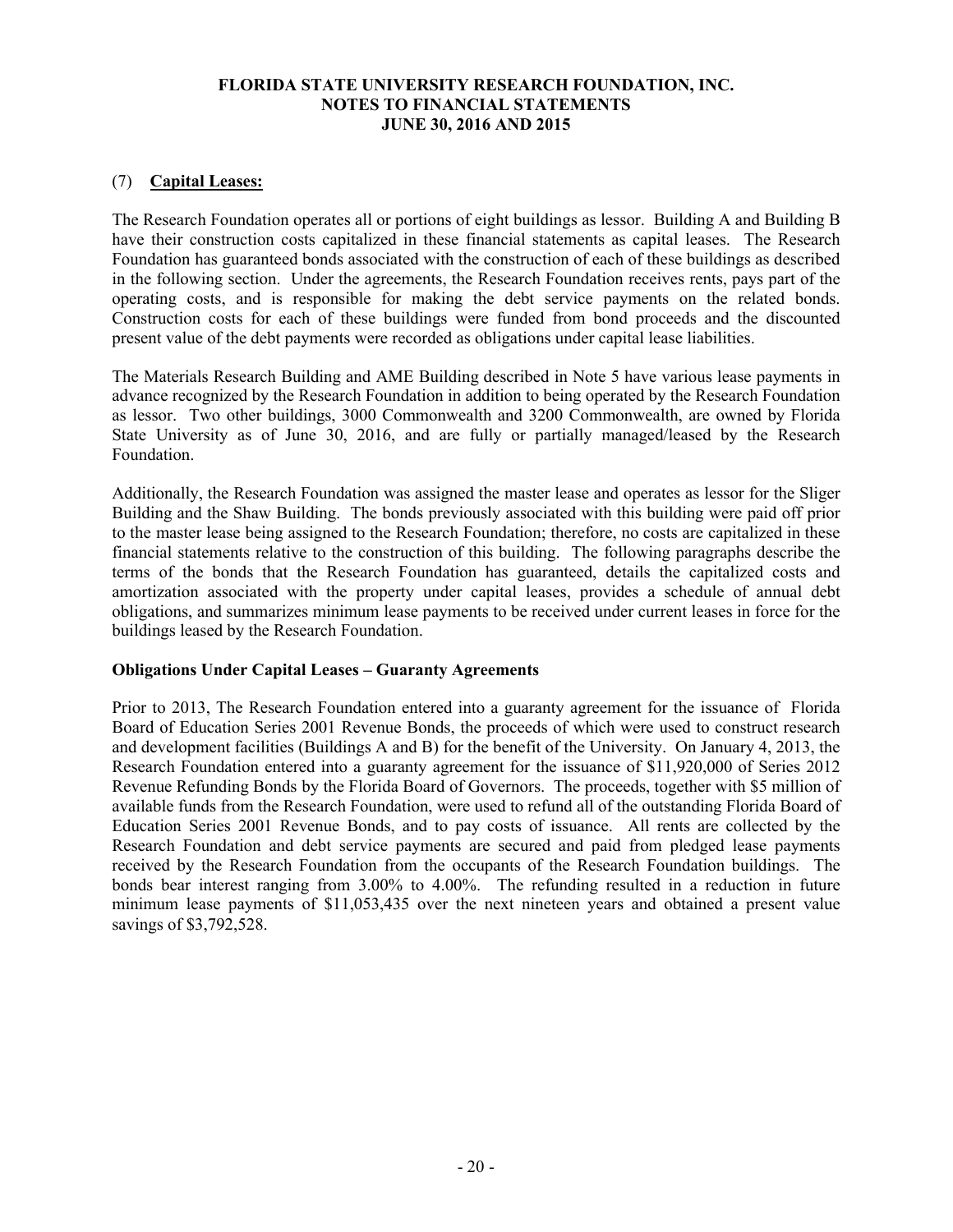## (7) **Capital Leases:** (Continued)

#### **Amortization of Capitalized Costs**

Building costs are amortized over the payment period of the related bonds using the straight-line method.

The detail of capitalized costs and amortization as of June 30, 2016, is as follows:

|            | <b>Balance</b><br><b>July 1, 2015</b> | <b>Additions</b>         |   | <b>Deletions</b> | <b>Balance</b><br><b>June 30, 2016</b> |
|------------|---------------------------------------|--------------------------|---|------------------|----------------------------------------|
| Building A | 14,562,880 \$                         | $\sim$                   | S |                  | 14,562,880                             |
| Building B | 11,102,484                            | $\overline{\phantom{0}}$ |   | -                | 11,102,484                             |
| Total      | 25,665,364 \$                         | -                        |   |                  | 25,665,364                             |

The detail of capitalized costs and amortization as of June 30, 2015, is as follows:

|                          | <b>Balance</b><br><b>July 1, 2014</b> | <b>Additions</b>         |      | <b>Deletions</b> |  | <b>Balance</b><br>June 30, 2015 |
|--------------------------|---------------------------------------|--------------------------|------|------------------|--|---------------------------------|
| Building A<br>Building B | 14,562,880 \$<br>11,102,484           | $\overline{\phantom{0}}$ | - \$ |                  |  | 14,562,880<br>11,102484         |
| Total                    | 25,665,364 \$                         |                          | - \$ |                  |  | 25,665,364                      |

Changes in accumulated amortization for each building for the year ended June 30, 2016 are as follows:

|            | <b>Balance</b><br><b>July 1, 2015</b> | <b>Additions</b> | <b>Deletions</b> | <b>Balance</b><br><b>June 30, 2016</b> |
|------------|---------------------------------------|------------------|------------------|----------------------------------------|
| Building A | 5,840,410 \$                          | 494,496 \$       |                  | 6,334,906                              |
| Building B | 4,250,207                             | 395,951          | -                | 4,646,158                              |
| Total      | 10,090,617 \$                         | 890,447          | ٠                | 10,981,064                             |

Changes in accumulated amortization for each building for the year ended June 30, 2015 are as follows:

|            | <b>Balance</b><br><b>July 1, 2014</b> | <b>Additions</b> | <b>Deletions</b> |                          | <b>Balance</b><br>June 30, 2015 |
|------------|---------------------------------------|------------------|------------------|--------------------------|---------------------------------|
| Building A | 5,345,914 \$                          | 494,496 \$       |                  |                          | 5,840,410                       |
| Building B | 3,854,257                             | 395,950          |                  | $\overline{\phantom{a}}$ | 4,250,207                       |
| Total      | 9,200,171 \$                          | 890,446          |                  | - \$                     | 10,090,617                      |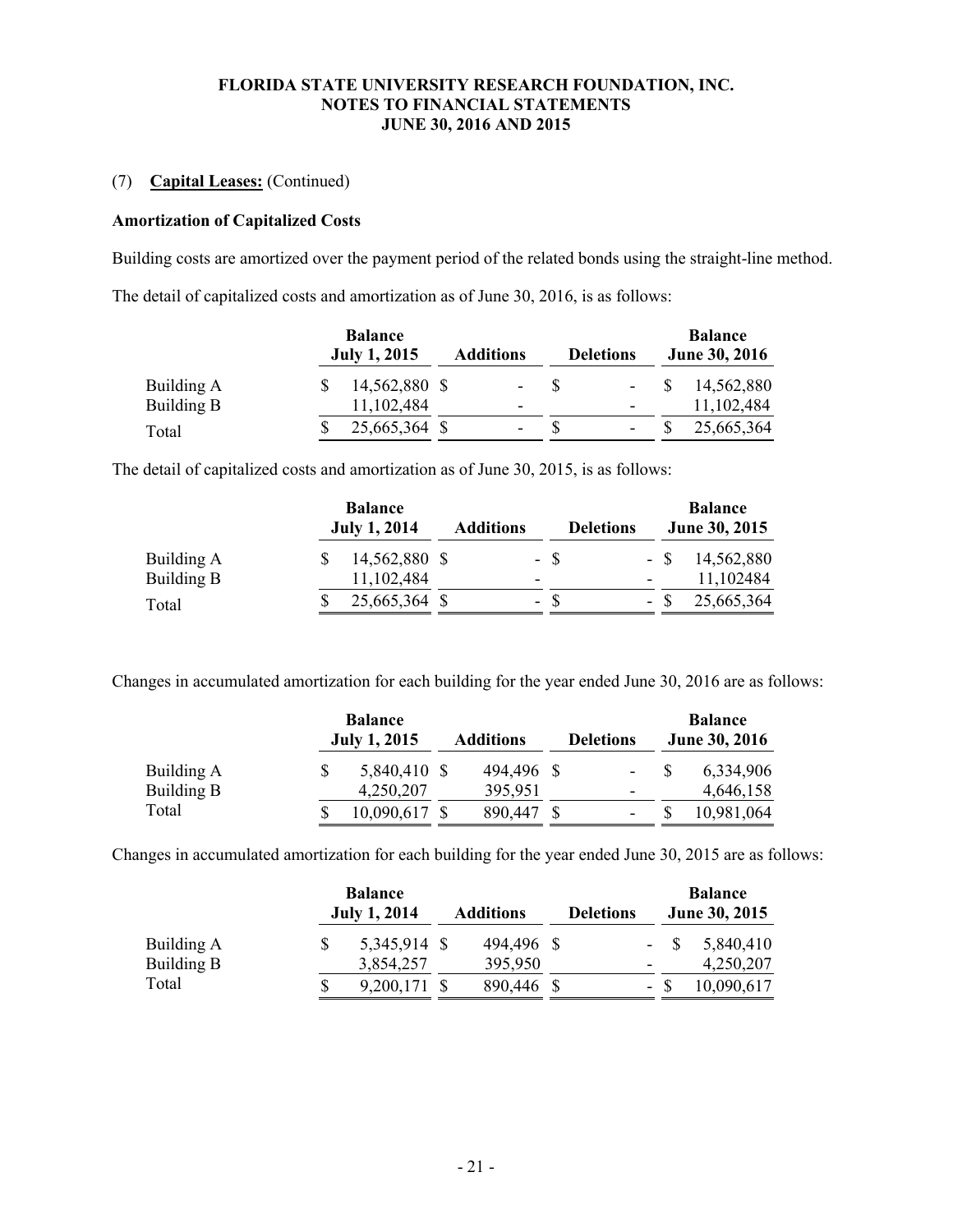## (7) **Capital Leases:** (Continued)

### **Obligations Under Capital Leases**

Obligations under capital leases described above consist of the following for the year ended June 30, 2016:

|                   | <b>Balance</b><br><b>July 1, 2015</b> | Principal<br>Payments | <b>Balance</b><br><b>June 30, 2016</b> |
|-------------------|---------------------------------------|-----------------------|----------------------------------------|
| Buildings A and B | $$10,600,000$ \$                      | $(500,000)$ \$        | 10,100,000                             |

Obligations under capital leases described above consist of the following for the year ended June 30, 2015:

|                   | <b>Balance</b>      | <b>Principal</b> | <b>Balance</b>       |
|-------------------|---------------------|------------------|----------------------|
|                   | <b>July 1, 2014</b> | <b>Payments</b>  | <b>June 30, 2015</b> |
| Buildings A and B | $$11,085,000$ \$    | $(485,000)$ \$   | 10,600,000           |

The following is a schedule by years of future minimum lease payments under capital leases:

| <b>Year Ending</b><br><b>June 30,</b> |    | <b>Buildings</b><br>A and B |   | Interest  |    | Principal  |
|---------------------------------------|----|-----------------------------|---|-----------|----|------------|
| 2017                                  | \$ | 873,950 \$                  |   | 358,950   | -S | 515,000    |
| 2018                                  |    | 873,500                     |   | 343,500   |    | 530,000    |
| 2019                                  |    | 872,300                     |   | 322,300   |    | 550,000    |
| 2020                                  |    | 875,300                     |   | 300,300   |    | 575,000    |
| 2021                                  |    | 872,300                     |   | 277,300   |    | 595,000    |
| 2022-2026                             |    | 4,355,100                   |   | 1,010,100 |    | 3,345,000  |
| 2027-2031                             |    | 4,356,150                   |   | 366,150   |    | 3,990,000  |
| Total                                 | S  | 13,078,600                  | S | 2,978,600 | S  | 10,100,000 |

## **Property Leased to Others**

During the years ended June 30, 2016 and 2015, the Research Foundation recognized rental income from the properties described in Notes 5 through 7 in the amounts of \$3,403,295 and \$3,315,027, respectively. As of June 30, 2016 and June 30, 2015, the tenants occupied approximately 98% and 99% of the available rental space, respectively.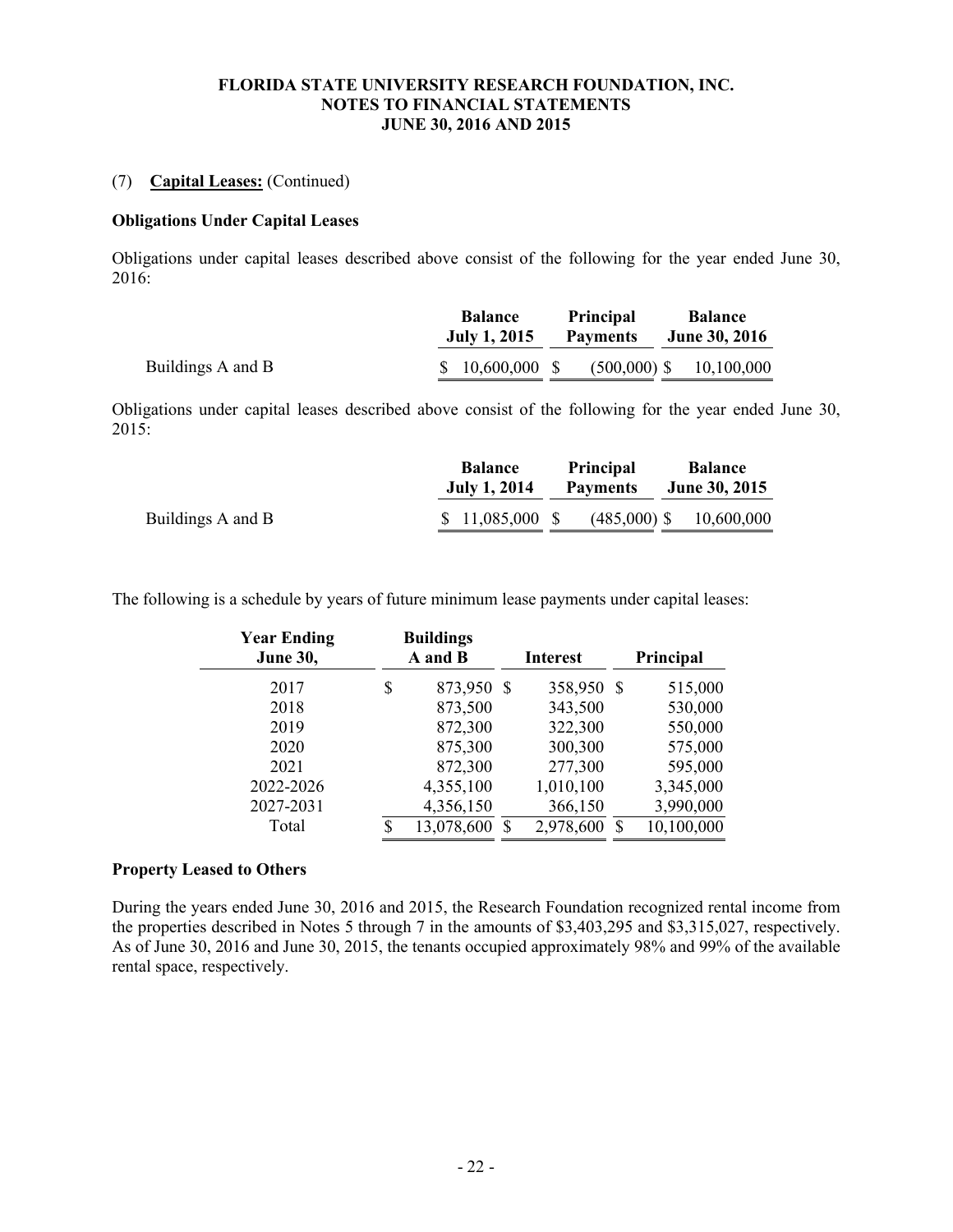## (7) **Capital Leases:** (Continued)

### **Property Leased to Others** (Continued)

The following is a schedule of future rentals under non-cancellable leases as of June 30, 2016. Leases have an annual non-cancellable term and are renewed annually unless tenant notifies the Research Foundation in advance of the renewal date. The amounts reflected below may differ from actual future rental income due to new leases entered into, the expiration of existing leases, or the recognition of rental income resulting from escalators, if any:

| <b>Year Ending</b><br><b>June 30,</b> |   | <b>Rental Income</b> |
|---------------------------------------|---|----------------------|
| 2017                                  | S | 3,335,190            |
| 2018                                  |   | 1,847,706            |
| 2019                                  |   | 1,079,477            |
| 2020                                  |   | 469,746              |
| 2021                                  |   | 108,998              |
| Thereafter                            |   |                      |
| Total                                 | S | 6,841,118            |

## (8) **Gift Annuity Program:**

In July of 2002, the Research Foundation accepted a donation of land with an appraised value at the time of donation of \$785,000. As a condition of the donation, the Research Foundation entered into a charitable gift annuity agreement with the donor. Required payments under the annuity agreement are \$67,510 per year, payable in equal quarterly payments beginning September 30, 2002. At June 30, 2016 and 2015, the annuity payable is recorded at its present value of \$243,317 and \$258,360, respectively. A discount rate of 2.0% is used. The annuity obligation is adjusted at the end of each year based on life expectancy tables.

Florida Statutes require that qualified organizations that enter into annuity agreements with a donor must maintain admitted assets at least equal to the sum of the reserves on its outstanding annuity agreements. In addition, the organization must maintain a surplus of 25% of such reserves. To comply with these Statutes, it is management's intention to maintain assets equal to the required reserve until the annuity obligation is satisfied.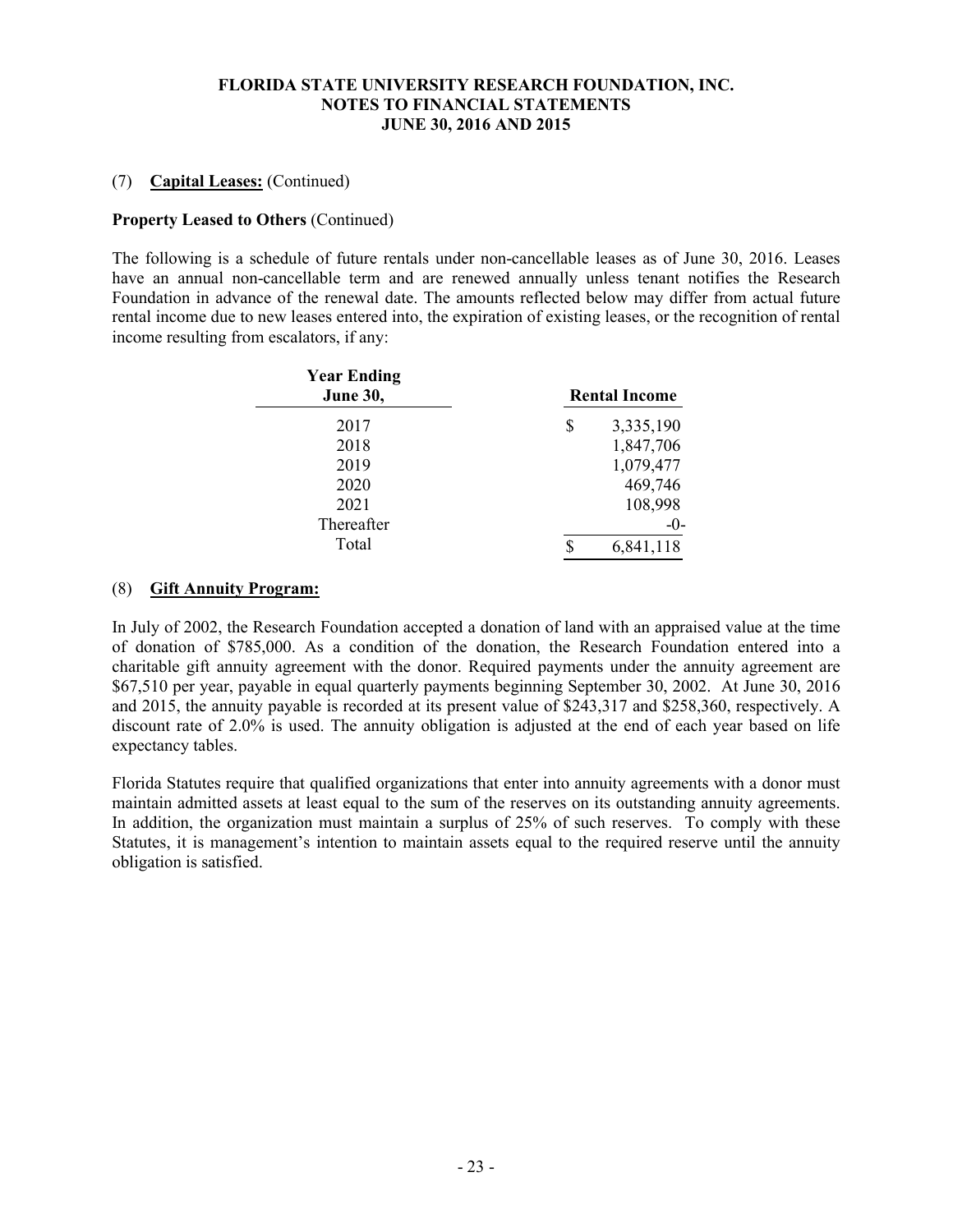## (9) **Designated Unrestricted Net Position:**

Designated unrestricted net position balances are reserved by the Board for special use. The Board may rescind its action at any time. Since these designations are not the result of donor-imposed or contractual restrictions, they are reflected as a component of unrestricted net position in the Statement of Net Position. The Research Foundation's Board had designated portions of the unrestricted net position for the following purposes:

| As of June 30                                            | 2016            | 2015            |
|----------------------------------------------------------|-----------------|-----------------|
| <b>Designated</b>                                        |                 |                 |
| Building Maintenance & Equipment Reserve                 | \$<br>2,575,217 | 2,115,507<br>\$ |
| Building Vacancy & Renovation Reserve                    | 1,083,429       | 878,429         |
| <b>Building Debt Guaranty Reserve</b>                    | 681,413         | 626,413         |
| Inter-disciplinary Research & Commercialization Building | 508,596         | 509,381         |
| <b>Research Enhancement</b>                              | 4,693,184       | 3,681,134       |
| <b>GAP</b> Program                                       | 181,422         | 191,470         |
| <b>Total Designated</b>                                  | 9,723,261       | 8,002,334       |
| <b>Total Non-Designated</b>                              | 102,868,151     | 102,516,968     |
| <b>Total Unrestricted Net Position</b>                   | 112,591,412     | \$110,519,302   |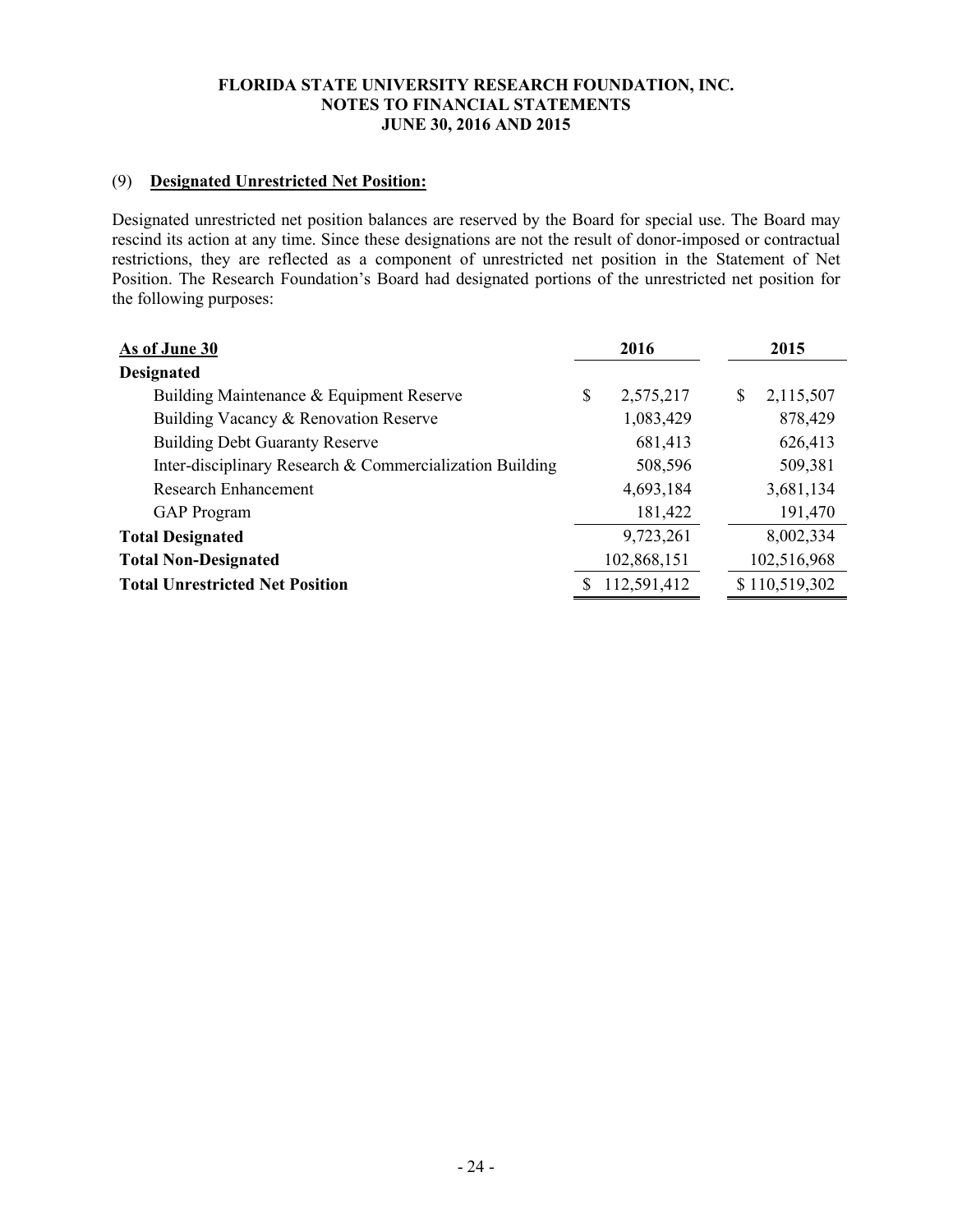

### **INDEPENDENT AUDITORS' REPORT ON INTERNAL CONTROL OVER FINANCIAL REPORTING AND ON COMPLIANCE AND OTHER MATTERS BASED ON AN AUDIT OF FINANCIAL STATEMENTS PERFORMED IN ACCORDANCE WITH** *GOVERNMENT AUDITING STANDARDS*

The Board of Directors Florida State University Research Foundation, Inc. Tallahassee, Florida:

We have audited, in accordance with the auditing standards generally accepted in the United States of America and standards applicable to financial audits contained in *Government Auditing Standards* issued by the Comptroller General of the United States, the financial statements of the business-type activities of the Florida State University Research Foundation, Inc. (the Research Foundation), as of and for the year ended June 30, 2016, and the related notes to the financial statements, which collectively comprise the Research Foundation's basic financial statements, and have issued our report thereon dated October 18, 2016.

#### *Internal Control Over Financial Reporting*

In planning and performing our audit of the financial statements, we considered the Research Foundation's internal control over financial reporting (internal control) to determine the audit procedures that are appropriate in the circumstances for the purpose of expressing our opinion on the financial statements, but not for the purpose of expressing an opinion on the effectiveness of the Research Foundation's internal control over financial reporting. Accordingly, we do not express an opinion on the effectiveness of the Research Foundation's internal control.

A *deficiency in internal control* exists when the design or operation of a control does not allow management or employees in the normal course of performing their assigned functions, to prevent, or detect and correct misstatements on a timely basis. A *material weakness* is a deficiency, or a combination of deficiencies, in internal control, such that there is a reasonable possibility that a material misstatement of the entity's financial statements will not be prevented, or detected and corrected on a timely basis. A *significant deficiency* is a deficiency, or a combination of deficiencies, in internal control that is less severe than a material weakness, yet important enough to merit attention by those charged with governance.

Our consideration of internal control over financial reporting was for the limited purpose described in the first paragraph of this section and was not designed to identify all deficiencies in internal control over financial reporting that might be material weaknesses or significant deficiencies. Given these limitations, during our audit we did not identify any deficiencies in internal control over financial reporting that we consider to be material weaknesses. However, material weaknesses may exist that have not been identified.

 $-25 -$ 

121 Executive Circle Daytona Beach, FL 32114-1180 Telephone: 386/257-4100 Fax: 386/255-3261 dab@jmco.com

5931 NW 1st Place Gainesville, FL 32607-2063 Telephone: 352/378-1331 Fax: 352/372-3741 gnv@jmco.com

2477 Tim Gamble Place, Suite 200 Tallahassee, FL 32308-4386 Telephone: 850/386-6184 Fax: 850/422-2074 tlh@jmco.com

Member of AGN International with offices in principal cities worldwide